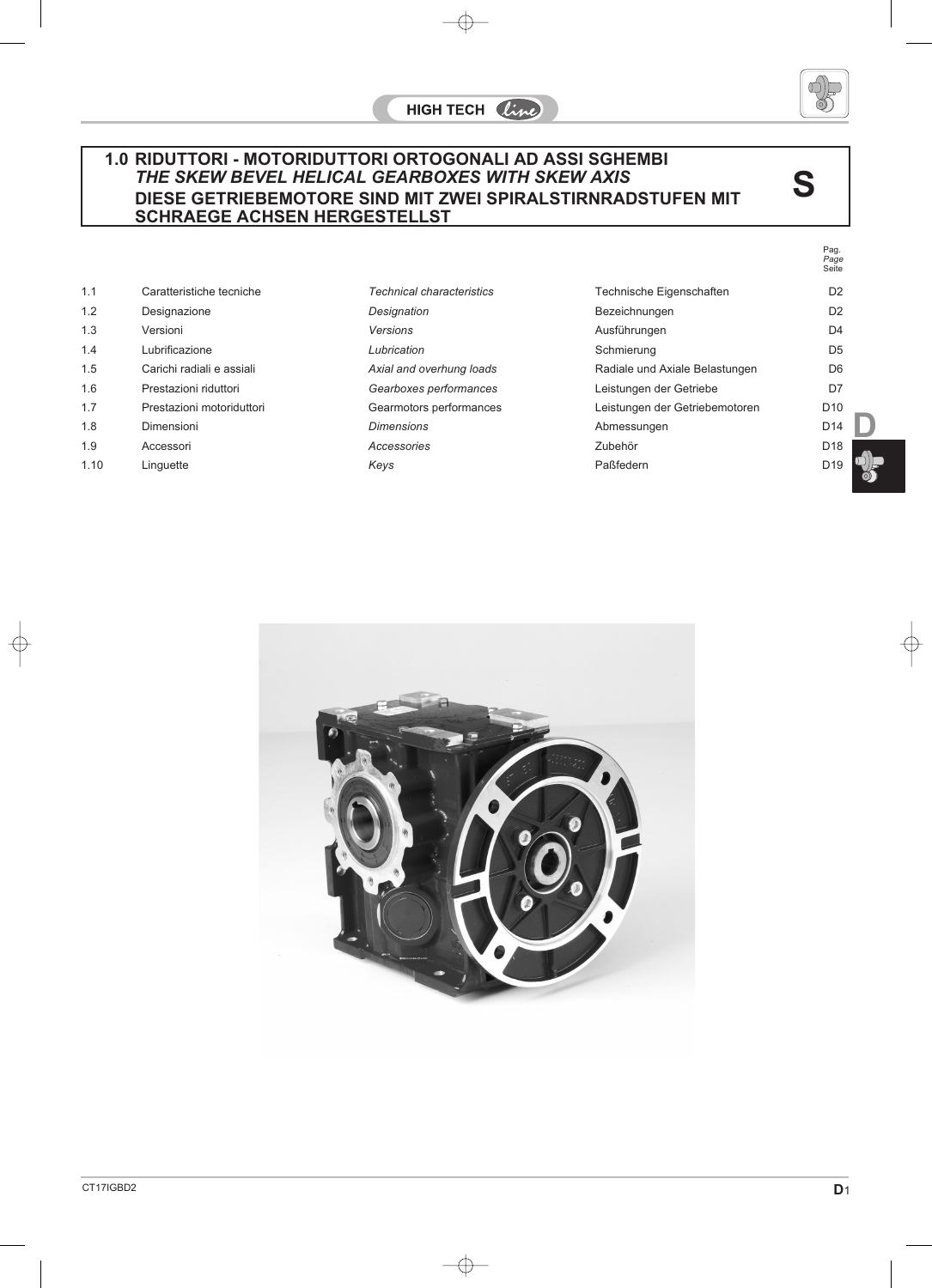

La progettazione di questi riduttori è stata impostata su una struttura monolitica particolarmente rigida che permette l'applica zione di elevati carichi.

I riduttori – motoriduttori sghembi ortogonali sono realizzati con due stadi di riduzione ad ingranaggi cilindrici elicoidali ad assi sghembi.

# **HIGH TECH** *line*

*The design of this series of gearboxes has been set up on a very rigid monolithic structure enabling the application of heavy loads.*

*The skew bevel helical gearboxes incorporate two cylindrical helical reduction stages with skew axis.*

### **1.1 Caratteristiche tecniche** *1.1 Technical characteristics* **1.1 Technische Eigenschaften**

Der Entwicklung dieser Getriebeserie wurde eine monolithische Gehäusestruktur zugrunde gelegt.

Diese Getribemotore sind mit zwei Spiralstirnradstufen mit schraege Aschsen hergestellst.

### **1.2 Designazione 1.2 Bezeichnung** *2.2 Designation*

.

|           | Grand.<br>Size<br>Größe | Tipo<br>Type<br>Typ              | $*1$            | $*2$   | $*3$                                                                 | $*_{4}$ | ir                                                                | <b>IEC</b>                                      | *5 | Designazione Motori<br>Designation Motors<br>Bezeichnung Motoren<br>CT18IGBD1 |
|-----------|-------------------------|----------------------------------|-----------------|--------|----------------------------------------------------------------------|---------|-------------------------------------------------------------------|-------------------------------------------------|----|-------------------------------------------------------------------------------|
| <b>SM</b> | 25<br>35                | F <sub>1</sub><br>F <sub>2</sub> | (standard)<br>۰ | B      | Diametro<br>foro<br>opzionale<br>Optional<br>hollow shaft<br>diamete |         | Vedi tabelle<br>prestazioni<br>See<br>  performance  <br>  tables | D <sub>9</sub><br>56(B5)<br>$\cdots$<br>112(B5) |    | $\mathbf{O}$                                                                  |
| S         | 45                      | <b>FL</b><br>FA<br><b>FB</b>     | S               | ◠<br>U | Optionaler<br>Hohlwellen<br>durchmesser                              | S       | Siehe<br>Leistungs-<br>tabellen                                   |                                                 | B  | Ő                                                                             |

### • **[\*1] Lato flangia uscita**:

Nessuna indicazione = flangia uscita con montaggio destro (flange dal lato come indicato nelle figure del catalogo); **S** = flange uscita con montaggio sinistro (flange dal lato opposto alle figure indicate a catalogo).

• *[\*1] Mounting position output side: No indication (standard) = output flange on right side (like indicated in the figures);*

**S** = *output flange on left side (flanges on the opposite side like indicated in figures).*

Specifiche: *Specification:* Spezifikationen:

• **[\*1] Montageseite Abtriebsflansch:** Keine Angabe (Standard) = Abtriebsflansch rechts (wie in den Abbildungen dargestellt)

**S** = Abtriebsflansch links (gegenüber der Position in den Katalogabbildungen).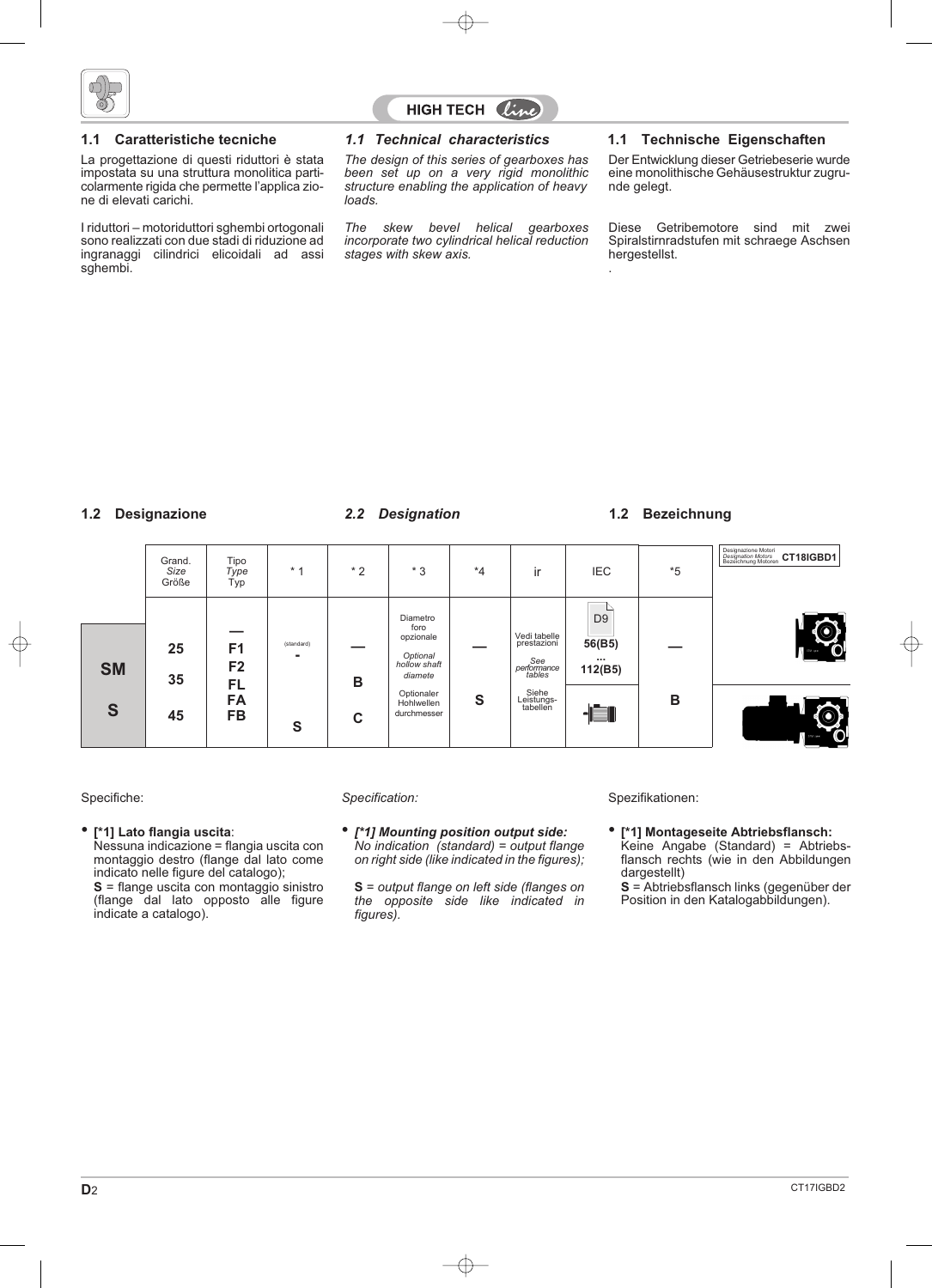



### • **[\*2] Albero uscita**:

Nessuna indicazione = albero forato; B = bisporgente integrale;

C = albero forato con calettatore.

### • **[\*3] Diametro albero**:

Nessuna indicazione = diametro standard

### **diametro foro opzionale**=( tabella 2.2).

Tab. 2.2

### • *[\*2] Output shaft:*

 $No$  indication = shaft with keyway; B = *DOUBLE OUTPUT SHAFTS*

C = *hollow shaft with shrink disk.*

# • *[\*3] Shaft diameter*:

*No indication = standard diameter*

*optional diameters: see table 2.2.*

### **1.2 Designazione** *1.2 Designations* **1.2 Bezeichnungen**

### • **[\*2] Abtriebswelle:**

Keine Angabe = Hohlwelle mit Paßfedernut B=Hohlwelle Mit Doppeltem Wellenende; C = Hohlwelle mit Schrumpfscheibe.

• **[\*3] Durchmesser Abtriebswelle**:

Keine Angabe = Standarddurchmesser

### **Optionale Durchmesser:** = s. Tabelle 2.2

|                                                                 | $[^*3]$                                                  |                  |                                    |                  |                                                                                                  |                  |                                                                                     |  |  |  |  |
|-----------------------------------------------------------------|----------------------------------------------------------|------------------|------------------------------------|------------------|--------------------------------------------------------------------------------------------------|------------------|-------------------------------------------------------------------------------------|--|--|--|--|
|                                                                 |                                                          |                  |                                    |                  |                                                                                                  | $ \mathbf{B} $   |                                                                                     |  |  |  |  |
| Grandezza<br>Size<br>Größe                                      |                                                          |                  |                                    |                  |                                                                                                  |                  |                                                                                     |  |  |  |  |
| albero forato<br>shaft with keyway<br>Hohlwelle mit Paßfedernut |                                                          |                  |                                    |                  | albero forato con calettatore<br>hollow shaft with shrink disk.<br>Hohlwelle mit Schrumpfscheibe |                  | bisporgente integrale<br>Double Output Shafts<br>Hohlwelle Mit Doppeltem Wellenende |  |  |  |  |
|                                                                 | <b>Standard</b>                                          | Su richiesta     | <b>Upon Request</b><br>Auf Anfrage | <b>Standard</b>  | Su richiesta<br><b>Upon Request</b><br>Auf Anfrage                                               | <b>Standard</b>  | Su richiesta<br><b>Upon Request</b><br>Auf Anfrage                                  |  |  |  |  |
| 25                                                              | $\varnothing$ 19                                         | $\varnothing$ 20 | $\varnothing$ 24                   | $\varnothing$ 19 |                                                                                                  | $\varnothing$ 19 |                                                                                     |  |  |  |  |
| 35                                                              | $\varnothing$ 25                                         | $\varnothing$ 28 | $\varnothing$ 30                   | $\varnothing$ 25 |                                                                                                  | $\varnothing$ 25 |                                                                                     |  |  |  |  |
| 45                                                              | $\varnothing$ 30<br>$\varnothing$ 28<br>$\varnothing$ 25 |                  |                                    | $\varnothing$ 30 |                                                                                                  | $\varnothing$ 30 |                                                                                     |  |  |  |  |

### • **[\*4] Posizione Albero:**

Nessuna indicazione = lato destro (standard); **S** = lato sinistro, montaggio dalla parte opposta (opzionale).

### • *[\*4] Mounting Shaft:*

*No indication (standard) = on right side; S = on left side, on the opposite.*

• **[\*4] Montageposition Welle:**

Keine Angabe (Standard) = rechts; **S** = links.

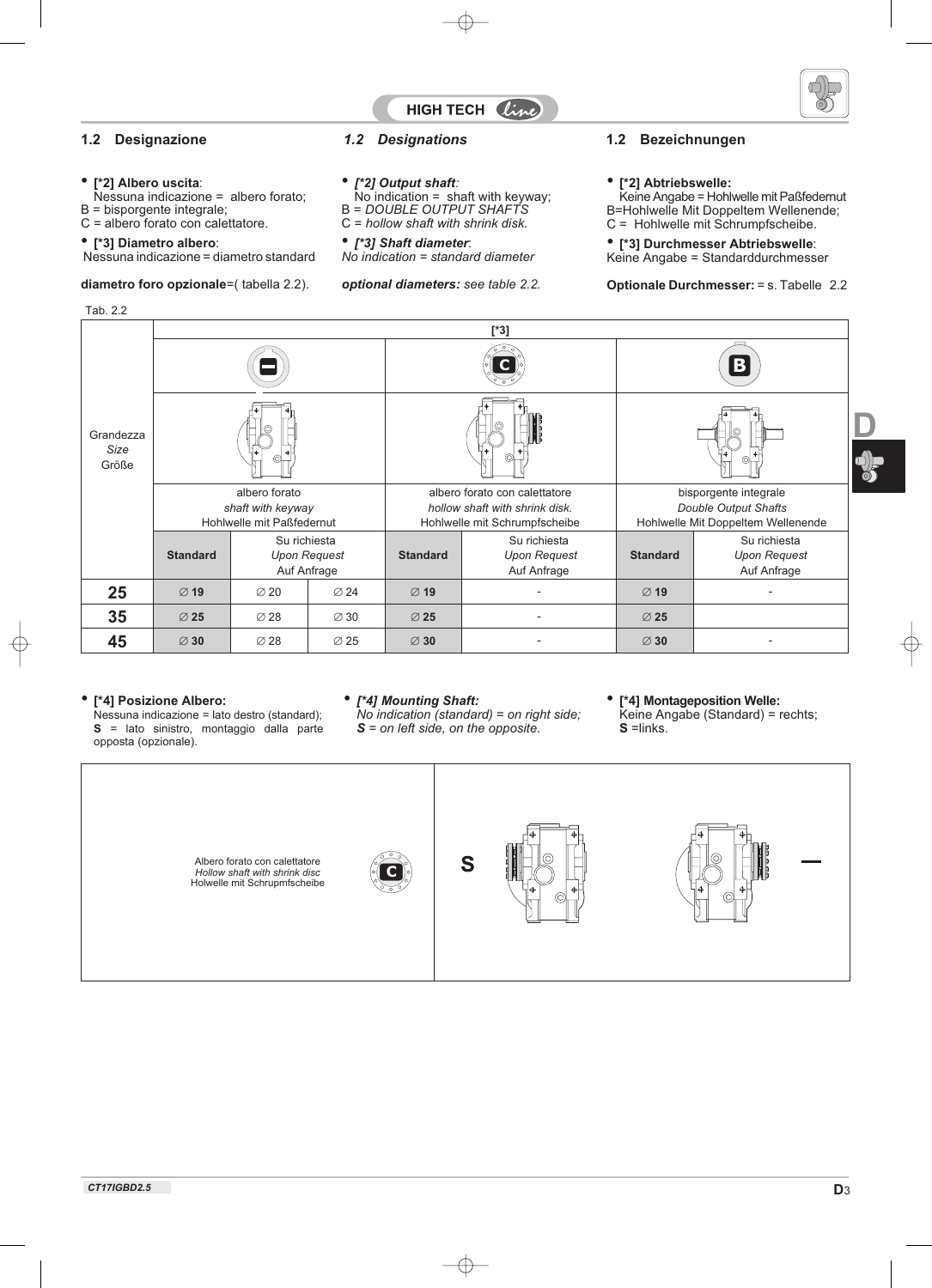

## **HIGH TECH** *line*

#### • **M1, M2, M3, M4, M5, M6** Posizioni di montaggio con indicazione dei tappi di livello, carico e scarico; se non specificato si considera standard la posizione **M1** (vedi par. 1.3).

- **[T] Braccio di reazione.** Braccio di reazione (vedi par. 1.10).
- **[2, 3, 4]** Posizione della morsettiera del motore se diversa da quella standard (1).

### • **[\*5] Bisporgenza Entrata**:

Nessuna indicazione = ingresso senza bisporgenza; **B** = entrata con bisporgenza.

- *M1, M2, M3, M4, M5, M6 Mounting position with indication of breatherm level and drain plugs; if not specified, standard position is M1 (see par. 1.3).*
- *[T] Torque arm (see pa. 1.10).*
- *[2, 3, 4] Position of the motor terminal box if different from the standard one (1).*
- *[\*5] Input double extension : No indication = no double extension B = input double extension*

### **1.2 Designazione** *1.2 Designations* **1.2 Bezeichnungen**

Altre specifiche: *Further specification:* Weitere Spezifikationen:

- *Montageposition* **M1, M2, M3, M4, M5, M6** mit Angabe von . Entlüftung, Schaugläsern und Ablaßschraube. Wenn nicht näher spezifiziert, wird die Standardposition **M1** zugrunde gelegt (s. Abschnitt 1.3).
- **[T] Drehmomentstütze** (s. Abschnitt 1.10)
- **[\*4] Doppelantrieb** Keine Beschreibung= kein Doppelantrieb *B=* Doppelantrieb

### **1.3 Versioni** *1.3 Versions* **1.3 Ausführungen**

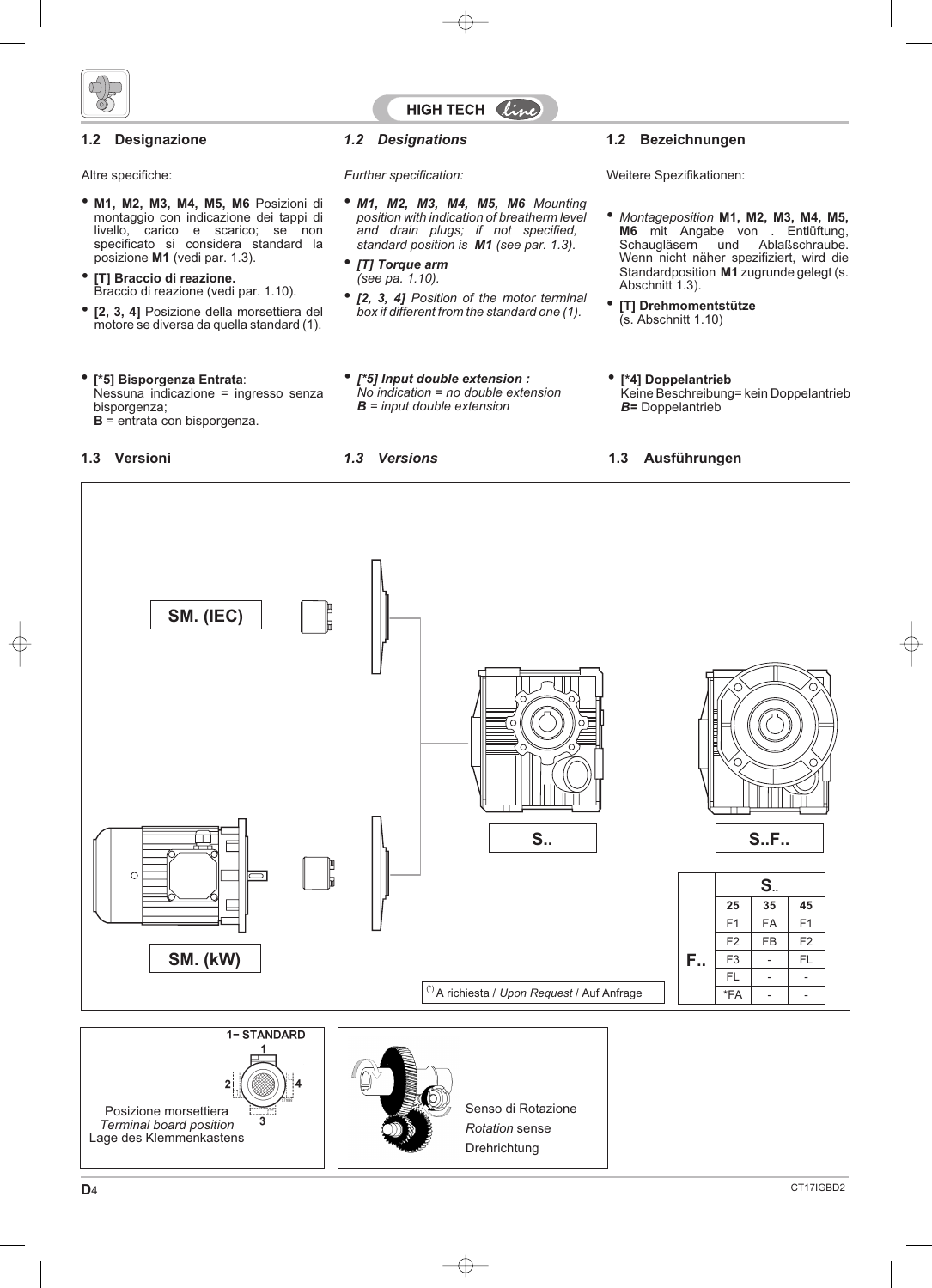



### **1.4 Lubrificazione 1.4 Schmierung** *1.4 Lubrication*

Il riduttore è fornito con olio sintetico del tipo (PAO) con elevato valore di adittivazione EP.

Non immettere altra tipologia d'olio da quella indicata. Per ulteriori informazioni consultare il Nostro Ufficio Tecnico.

Nella tabella Tab.2.4 sono riportati i quantitativi di olio necessari per il corretto funzionamento dei riduttori.

Durante il riempimento attenersi ai quantitativi poiché in alcuni casi il livello del lubrificante oltrepassa la spia di livello. In fase di ordine specificare sempre la posizione di montaggio desiderata. Se omessa, il riduttore verrà fornito con i tappi predisposti per la posizione **M1.**

*The gearbox is supplied lubricated with synthetic oil (PAO) with a high percentage of additives EP. Make sure not to use any different oil type.*

*For further informationplease refer to our Technical Office.*

*In the chart Tab.2.4 the oil type and quantity* recommended to *perfomances are given. When filling up please consider strictly the given quantities in some cases the lubrificant level line goes above the oil level plug. When ordering, please remember to specify the mounting position needed. If not given, the gearbox will be supplied with plugs pre-arranged for mounting position M1.*

Das Getriebe wird mit Ölfüllung (PAO) geliefert und keine andere Öltypen werden akzeptiert.

Für weitere Auskünfte können sie sich an unsere Technische Abteilung wenden.

Um die angegebene Leistung zu erreichen finden sie in der Tab.2.4 die empfohlenen Ölmenge und Öltype. Bei der Ölfüllung beachten sie bitte angegebene Menge, da in einigen Fälle die Ölstand Linie über den Ölstandstopfen geht. Bei Bestellungen bitte erinnern sie sich die Montage Position anzugeben. Wenn nicht angegeben wird<br>das Getriebe mit Ölstopfen in das Getriebe mit Ölstopfen in Montageposition **M1** geliefert.

**M4 M5**

Z3



Carico / *Breather plug* / Einfüll-u. Entlüftungsschraube  $\bigtriangledown$ 

Livello / *Level plug* / Schauglas

Scarico / *Drain plug* / Ablaßschraube

Ő Sfiato / *Vent pung* / Entlüftungsstopfen

Il tappo di sfiato è allegato su tutte le grandezze dei riduttori ed è necessario applicarlo prima della messa in servizio dello stesso. *Breather plug is enclosed with every gearbox size and must be installed prior to operation* . Der Entlüftungsstopfen wird mitgeliefert und muss vor der Benutzung des Getriebes eingebaut werden.

Tab. 2.4

| Quantità di lubrificante / Lubricant Quantity / Schmiermittelmenge (kg) |                |                                           |                |                                                                                    |                |                |                                         |  |  |  |  |
|-------------------------------------------------------------------------|----------------|-------------------------------------------|----------------|------------------------------------------------------------------------------------|----------------|----------------|-----------------------------------------|--|--|--|--|
|                                                                         |                |                                           |                | Posizioni di montaggio /Mounting Positions / Montagepositionen<br>* n°. tappi olio |                |                |                                         |  |  |  |  |
| <b>SM</b>                                                               | M <sub>1</sub> | M2                                        | M <sub>3</sub> | M <sub>4</sub>                                                                     | M <sub>5</sub> | M <sub>6</sub> | * No.of plugs<br>Anzahl Betriebschraube |  |  |  |  |
| 25                                                                      | 0.300          | 0.480                                     | 0.480          | 0.480                                                                              | 0.480          | 0.480          |                                         |  |  |  |  |
| 35                                                                      | 0.400          |                                           | 0.580          |                                                                                    |                |                |                                         |  |  |  |  |
| 45                                                                      | 0.500          | 0.850<br>0.800<br>0.800<br>0.800<br>0.800 |                |                                                                                    |                |                |                                         |  |  |  |  |

\* Eventuali forniture con predisposizioni tappi diverse da quella indicata in tabella dovranno essere concordate.

*\* Supplies with oil plugs different from those listed in the table are to be agreed upon.*

\* Lieferungen mit Betriebsschrauben, die von denen in der Tabelle abweichen, müssen mit uns vereinbart werden.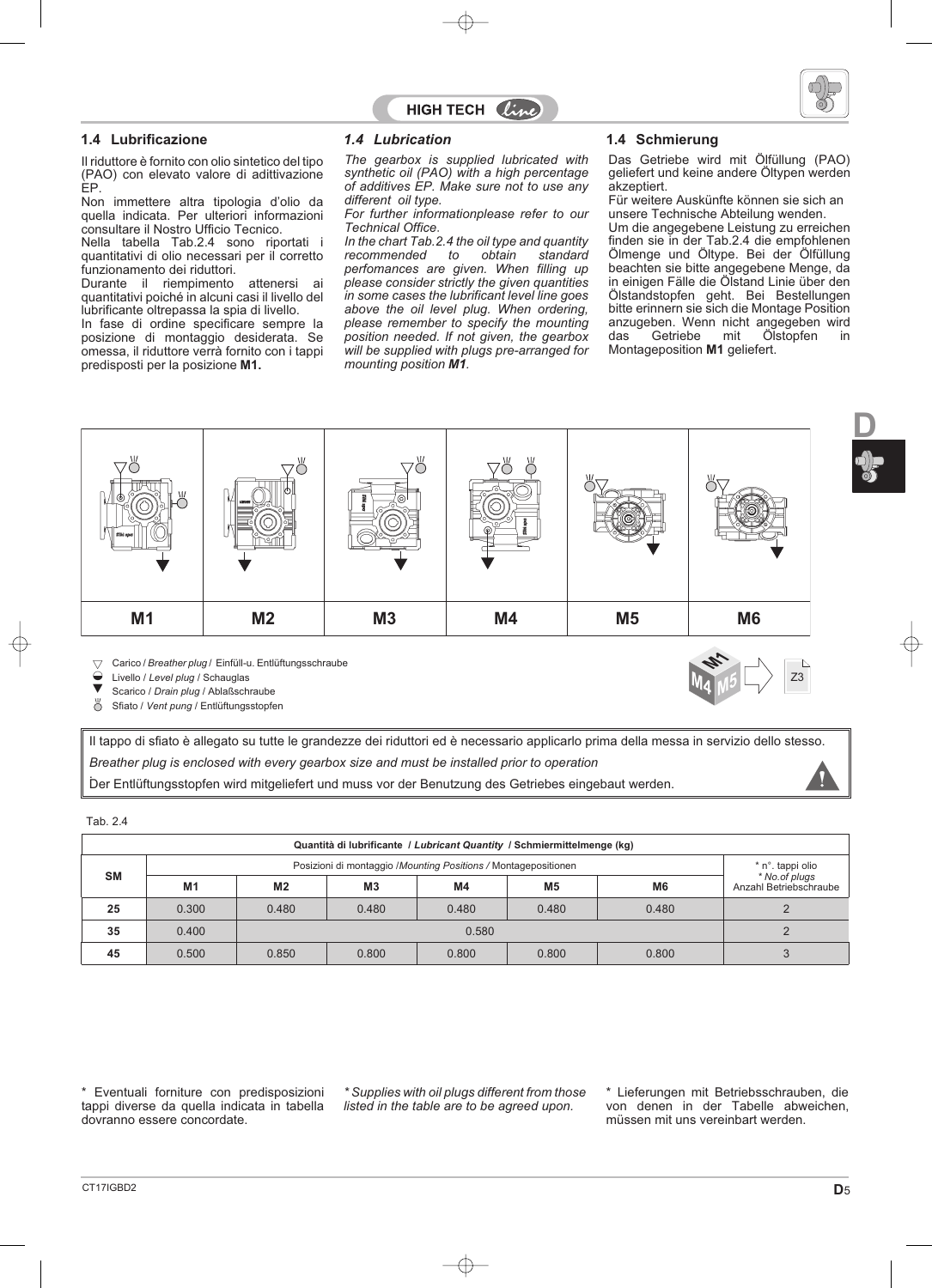



Quando la trasmissione del moto avviene tramite meccanismi che generano carichi radiali sull'estremità dell'albero, è necessario verificare che i valori risultanti non eccedono quelli indicati nelle tabelle.

In Tab. 2.6 sono riportati i valori dei carichi radiali ammissibili per l'albero lento  $(Fr<sub>2</sub>)$ . Come carico assiale ammissibile contemporaneo si ha:

$$
Fa_2 = 0.2 \times Fr_2
$$

Tab. 2.6

### **1.5 Carichi radiali e assiali 1.5 Radiale und axiale** *1.5 Axial and overhung load*

*Should transmission movement determine radial loads on the angular shaft end, it is necessary to make sure that resulting values do not exceed the ones indicated in the tables.*

*In Table 2.6 permissible radial loads for*

*Permissible axial load is given by the*

*Fa2 = 0.2 x Fr2*

output shaft are listed (Fr<sub>2</sub>).

*following formula:*

# **Belastungen**

Wird das Wellenende auch durch Radialkräfte belastet, so muß sichergestellt werden, daß die resultierenden Werte die in der Tabelle angegebenen nicht überschreiten.

In Tabelle 2.6 sind die Werte der<br>zulässigen Radialbelastungen für die zulässigen Radialbelastungen für Abtriebswelle (Fr2) angegeben. Als zulässige Axialbelastung gilt:

 $Fa_2 = 0.2 \times Fr_2$ 

|                              | Fr <sub>2</sub> [N] |              |              |  |  |  |  |  |  |
|------------------------------|---------------------|--------------|--------------|--|--|--|--|--|--|
| $\frac{n_2}{\text{[min}^2]}$ | <b>SM 25</b>        | <b>SM 35</b> | <b>SM 45</b> |  |  |  |  |  |  |
| 400                          | 1000                | 1250         | 1500         |  |  |  |  |  |  |
| 320                          | 1000                | 1250         | 1750         |  |  |  |  |  |  |
| 260                          | 1050                | 1313         | 1950         |  |  |  |  |  |  |
| 200                          | 1100                | 1375         | 2050         |  |  |  |  |  |  |
| 160                          | 1300                | 1625         | 2250         |  |  |  |  |  |  |
| 125                          | 1300                | 1625         | 2400         |  |  |  |  |  |  |
| 90                           | 1800                | 2250         | 2750         |  |  |  |  |  |  |
| 60                           | 1800                | 2250         | 2900         |  |  |  |  |  |  |
| 40                           | 1800                | 2250         | 3300         |  |  |  |  |  |  |
| 25                           | 2300                | 2875         | 4000         |  |  |  |  |  |  |
| 16                           | 2300                | 2875         | 4500         |  |  |  |  |  |  |
| 10                           | 2800                | 3500         | 5300         |  |  |  |  |  |  |
| 5                            | 3000                | 3750         | 6400         |  |  |  |  |  |  |

I carichi radiali indicati nelle tabelle si intendono applicati a metà della sporgenza dell'albero lento standard (vedi 2.9.2) e sono riferiti ai riduttori operanti con fattore di servizio 1.

Per i carichi non agenti sulla mezzeria dell'albero lento o veloce si ha:

> a 0.3 della sporgenza:  $Fr_x = 1.25 \times Fr_{1-2}$ a 0.8 dalla sporgenza:

*The radial loads shown in the tables are applied on the middle of standard shaft extensions (see 2.9.2). Base of thesevalues is a service factor 1. For radial loads which are not applied on the middle of the shafts, the following values can be calculated:*

> at 0.3 from extension:  $Fr_x = 1.25 \times Fr_{1-2}$ *at 0.8 from extension:*

Bei den in der Tabelle angegeben Radialbelastungen wird eine Kraftein- wirkung auf die Mitte der Standardwelle (s. A. 2.9.2) angenommen; außerdem wird ein Betriebsfaktor 1 zugrunde gelegt. Ist die Einwirkung der Radialkraft nicht in

der Mitte der Welle, so können die zulässigen Radiallasten folgendermaßen ermittelt werden:

> 0.3 vom Wellenabsatz entfernt:  $Fr_x = 1.25 \times Fr_{1-2}$ 0.8 vom Wellenabsatz entfernt:  $Fr_x = 0.8 \times Fr_{1-2}$

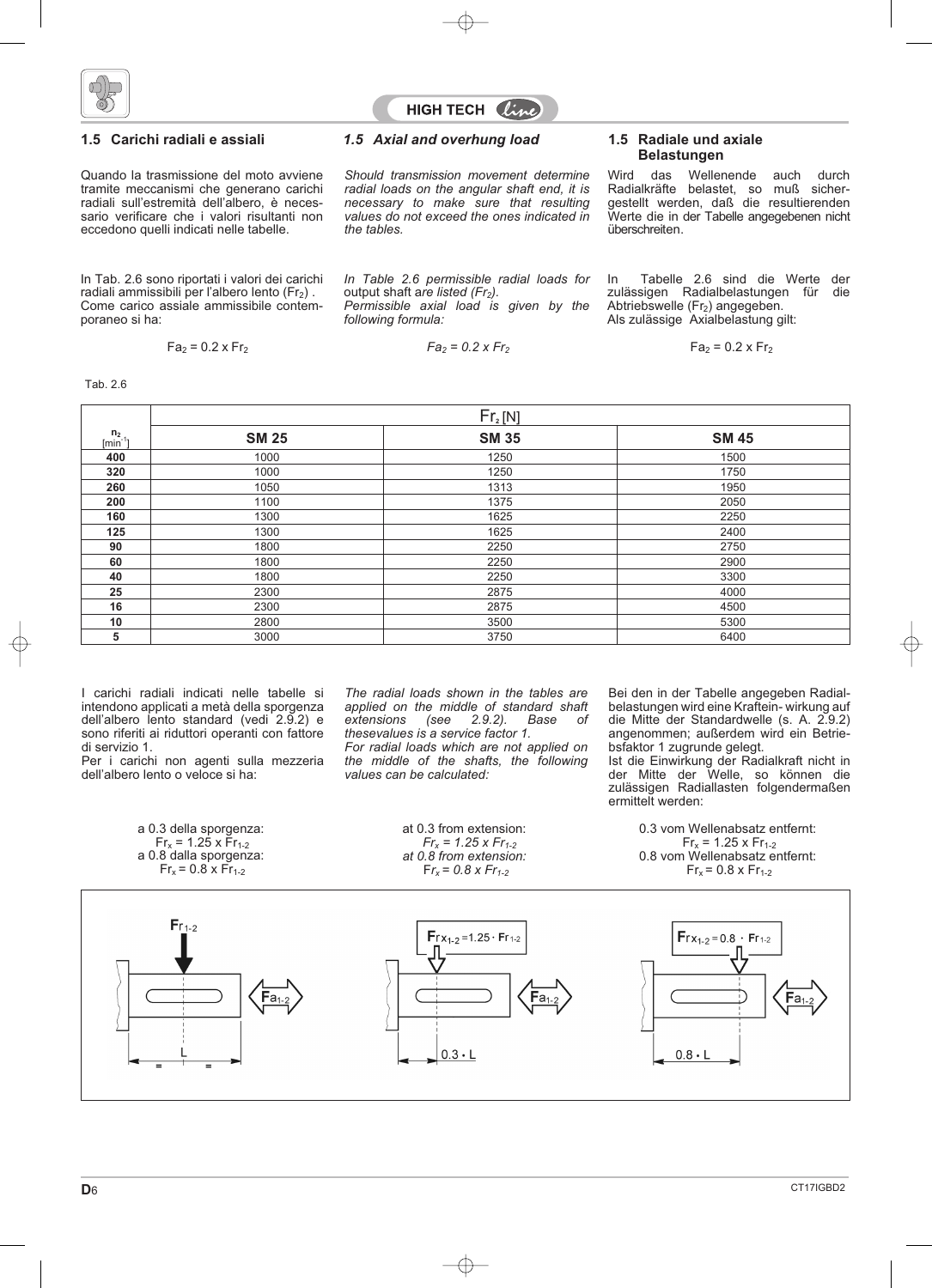





ार्ति

5

### **1.6 Prestazioni riduttori SM** *1.6 SM gearboxes performances* **1.6 Leistungen der SM-Getriebe**

|--|

|     |                |           | $n_1$ = 2800 min <sup>-1</sup> |           |                |           | $n_1$ = 1400 min <sup>-1</sup> |           |                |          | $n_1 = 900$ min <sup>-1</sup> |           |                                               |
|-----|----------------|-----------|--------------------------------|-----------|----------------|-----------|--------------------------------|-----------|----------------|----------|-------------------------------|-----------|-----------------------------------------------|
| ir  | n <sub>2</sub> | $T_{2M}$  | P                              | <b>RD</b> | n <sub>2</sub> | $T_{2M}$  | P                              | <b>RD</b> | n <sub>2</sub> | $T_{2M}$ | P                             | <b>RD</b> | <b>IEC</b>                                    |
|     | $min-1$        | <b>Nm</b> | kW                             | $\%$      | $min-1$        | <b>Nm</b> | kW                             | $\%$      | $min^{-1}$     | Nm       | kW                            | $\%$      |                                               |
| 8   | 350            | 67        | 2,71                           | 90        | 175            | 70        | 1,43                           | 90        | 113            | 74       | 0,96                          | 90        |                                               |
| 10  | 280            | 81        | 2,63                           | 90        | 140            | 85        | 1,38                           | 90        | 90             | 89       | 0,93                          | 90        |                                               |
| 14  | 200            | 95        | 2,21                           | 90        | 100            | 100       | 1,16                           | 90        | 64             | 105      | 0,79                          | 90        |                                               |
| 18  | 156            | 95        | 1,72                           | 90        | 78             | 100       | 0,90                           | 90        | 50             | 105      | 0,61                          | 90        |                                               |
| 20  | 140            | 95        | 1,55                           | 90        | 70             | 100       | 0,81                           | 90        | 45             | 105      | 0,55                          | 90        | 90 B5 <sup>(2)</sup><br>90 B14 <sup>(2)</sup> |
| 25  | 112            | 95        | 1,24                           | 90        | 56             | 100       | 0,65                           | 90        | 36             | 105      | 0,44                          | 90        |                                               |
| 35  | 80             | 95        | 0,88                           | 90        | 40             | 100       | 0,47                           | 90        | 26             | 105      | 0,31                          | 90        | 80 B5 $(1)$<br>80 B14 <sup>(1)</sup>          |
| 45  | 62             | 95        | 0,69                           | 90        | 31             | 100       | 0,36                           | 90        | 20             | 105      | 0,24                          | 90        |                                               |
| 50  | 56             | 95        | 0.62                           | 90        | 28             | 100       | 0,33                           | 90        | 18             | 105      | 0,22                          | 90        | 71 B <sub>5</sub><br>71 B14                   |
| 56  | 50             | 95        | 0,55                           | 90        | 25             | 100       | 0,29                           | 90        | 16             | 105      | 0,20                          | 90        |                                               |
| 72  | 39             | 95        | 0,43                           | 90        | 19             | 100       | 0,23                           | 90        | 13             | 105      | 0,15                          | 90        | 63 B5                                         |
| 80  | 35             | 95        | 0,39                           | 90        | 18             | 100       | 0,20                           | 90        | 11             | 105      | 0,14                          | 90        |                                               |
| 90  | 31             | 95        | 0,34                           | 90        | 16             | 100       | 0,18                           | 90        | 10             | 105      | 0,12                          | 90        |                                               |
| 100 | 28             | 95        | 0,31                           | 90        | 14             | 100       | 0,16                           | 90        | 9              | 105      | 0,11                          | 90        |                                               |

#### **SM 35** 鹵 7.5 $n_1$  **= 2800** min<sup>-1</sup> **d n**<sub>1</sub> **= 1400** min<sup>-1</sup> **d n**<sub>1</sub> **= 900** min<sup>-1</sup> **ir**  $n_2$  **|**  $T_{2M}$  **| P RD**  $|$   $|$   $n_2$   $|$   $T_{2M}$   $|$  **P**  $|$  **RD**  $|$   $|$  **P**  $|$   $|$  **RD**  $|$   $|$  **BC** min<sup>-1</sup> | Nm | kW | % || min<sup>-1</sup> | Nm | kW | % || min<sup>-1</sup> | Nm | kW | % **8** || 350 | 86 || 3,48 || 90 || 175 || 90 || 1,83 || 90 || 113 || 95 || 1,24 || 90 **10** || 280 | 109 || 3,56 || 90 || 140 | 115 | 1,87 | 90 || 90 | 121 | 1,26 | 90 **12,5** || 224 | 138 || 3,59 || 90 || 112 | 145 | 1,89 | 90 || 72 | 152 | 1,28 | 90 **14** || 200 | 138 || 3,21 || 90 || 100 | 145 | 1,69 || 90 || 64 | 152 | 1,14 || 90 **18** || 156 | 138 || 2,49 || 90 || 78 || 145 || 1,31 || 90 || 50 || 152 || 0,89 || 90 **20** || 140 | 138 || 2,24 || 90 || 70 || 145 || 1,18 || 90 || 45 || 152 || 0,80 || 90 **25** || 112 | 166 || 2,17 || 90 || 56 || 175 || 1,14 || 90 || 36 || 180 || 0,75 || 90 90 B5 (1) **29.75** | 94 | 162 | 1,77 | 90 | 47 | 170 | 0,93 | 90 || 30 | 180 | 0,63 | 90 90 B14 (1) **35** || 80 | 166 | 1,55 | 90 || 40 | 175 | 0,81 | 90 || 26 | 180 | 0,54 | 90 80 B5 **45** || 62 | 157 | 1,13 | 90 || 31 | 165 | 0,60 | 90 || 20 | 173 | 0,40 | 90 80 B14 **50** || 56 | 157 | 1,02 | 90 || 28 | 165 | 0,54 | 90 || 18 | 173 | 0,36 | 90 71 B5 **56** || 50 | 157 | 0,91 | 90 || 25 | 165 | 0,48 | 90 || 16 | 173 | 0,32 | 90 71 B14 **63** || 44 | 157 | 0,81 | 90 || 22 | 165 | 0,43 | 90 || 14 | 173 | 0,29 | 90 **70** || 40 | 157 | 0,73 | 90 || 20 || 165 | 0,38 | 90 || 13 | 173 | 0,26 | 90 **80** || 35 | 157 | 0,64 | 90 || 18 | 165 | 0,34 | 90 || 11 | 173 | 0,23 | 90 **95.20** | 29 | 157 | 0,54 | 90 | 15 | 165 | 0,28 | 90 || 9 | 173 | 0,19 | 90 **108** || 26 | 157 | 0,47 | 90 || 13 | 165 | 0,25 | 90 || 8 | 173 | 0,17 | 90 **120** || 23 | 157 | 0,43 | 90 || 12 | 165 | 0,22 | 90 || 8 | 173 | 0,15 | 90 **142.8** || 19 | 157 | 0,35 | 90 || 10 | 165 | 0,19 | 90 || 6 | 173 | 0,13 | 90

N.B. Per i riduttori evidenziati dal doppio bordo nella colonna delle potenze è necessario verificare lo scambio termico del riduttore ().

#### N.B.

I pesi riportati sono indicativi e possono variare in funzione della versione del riduttore.

*NOTE. Please pay attention to the frame around the input power value: for this gearboxes it's important to check the thermal capacity ().*

#### *NOTE.*

*Listed weights are for reference only and can vary according to the gearbox version.*

HINWEIS. Sind in den Tabellen Nennleistungen<br>eingerahmt, so ist die thermische eingerahmt, so ist Leistungsgrenze der Getriebe zu beachten ().

HINWEIS.

Die angegeben Gewichtsmaße sind Richtwerte und können je nach Getriebeversion variieren.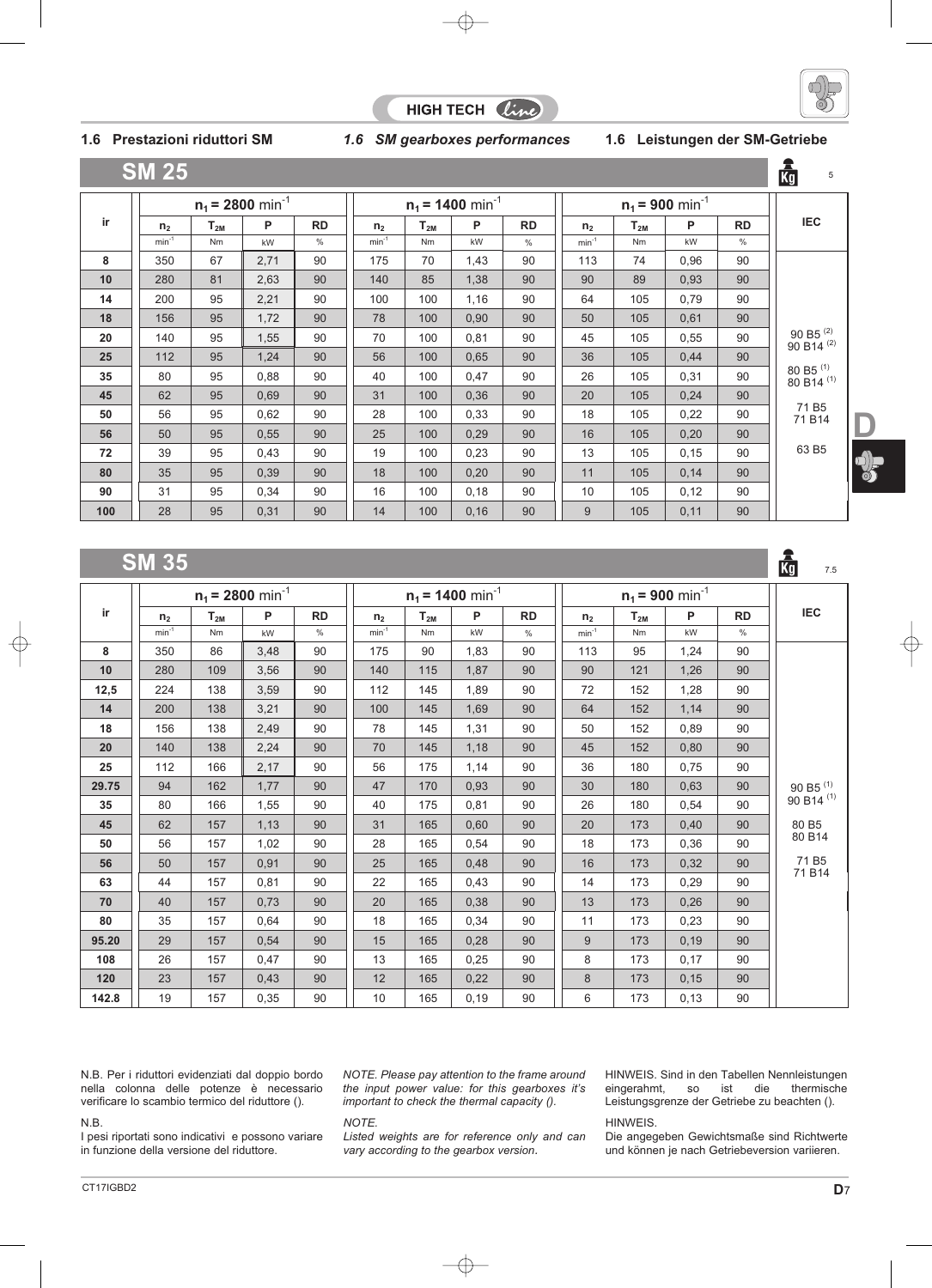

HIGH TECH Cline

**1.6 Prestazioni riduttori SM** *1.6 SM gearboxes performances* **1.6 Leistungen der SM-Getriebe**

|       | <b>SM 45</b>   |                                                                  |      |           |                |          |      |           |                |           |      |               | 。<br>【<br>10                    |
|-------|----------------|------------------------------------------------------------------|------|-----------|----------------|----------|------|-----------|----------------|-----------|------|---------------|---------------------------------|
|       |                | $n_1$ = 2800 min <sup>-1</sup><br>$n_1$ = 1400 min <sup>-1</sup> |      |           |                |          |      |           |                |           |      |               |                                 |
| ir    | n <sub>2</sub> | $T_{2M}$                                                         | P    | <b>RD</b> | n <sub>2</sub> | $T_{2M}$ | P    | <b>RD</b> | n <sub>2</sub> | $T_{2M}$  | P    | <b>RD</b>     | <b>IEC</b>                      |
|       | $min-1$        | Nm                                                               | kW   | $\%$      | $min^{-1}$     | Nm       | kW   | $\%$      | $min^{-1}$     | <b>Nm</b> | kW   | $\frac{0}{0}$ |                                 |
| 8     | 350            | 100                                                              | 4,07 | 90        | 175            | 110      | 2,24 | 90        | 113            | 130       | 1,70 | 90            |                                 |
| 10    | 280            | 120                                                              | 3,91 | 90        | 140            | 145      | 2,36 | 90        | 90             | 160       | 1,68 | 90            |                                 |
| 14    | 200            | 180                                                              | 4,19 | 90        | 100            | 200      | 2,33 | 90        | 64             | 225       | 1,68 | 90            |                                 |
| 16    | 175            | 195                                                              | 3,97 | 90        | 88             | 230      | 2,34 | 90        | 56             | 250       | 1,64 | 90            |                                 |
| 18    | 160            | 200                                                              | 3,72 | 90        | 80             | 230      | 2,14 | 90        | 51             | 230       | 1,38 | 90            |                                 |
| 20    | 140            | 215                                                              | 3,50 | 90        | 70             | 250      | 2,04 | 90        | 45             | 260       | 1,36 | 90            |                                 |
| 25    | 112            | 220                                                              | 2,87 | 90        | 56             | 250      | 1,63 | 90        | 36             | 260       | 1,09 | 90            |                                 |
| 28    | 100            | 220                                                              | 2,56 | 90        | 50             | 250      | 1,45 | 90        | 32             | 250       | 0,93 | 90            | $100-112$<br>B14 <sup>(2)</sup> |
| 32    | 88             | 230                                                              | 2,34 | 90        | 44             | 250      | 1,27 | 90        | 28             | 260       | 0,85 | 90            | 90 B5 $(1)$                     |
| 35    | 80             | 220                                                              | 2,05 | 90        | 40             | 250      | 1,16 | 90        | 26             | 245       | 0,73 | 90            | 90 B14 <sup>(1)</sup>           |
| 40    | 70             | 230                                                              | 1,87 | 90        | 35             | 250      | 1,02 | 90        | 23             | 260       | 0,68 | 90            | 80 B5                           |
| 50    | 56             | 220                                                              | 1,43 | 90        | 28             | 250      | 0,81 | 90        | 18             | 260       | 0,54 | 90            | 80 B14                          |
| 56    | 50             | 220                                                              | 1,28 | 90        | 25             | 250      | 0,73 | 90        | 16             | 260       | 0,49 | 90            | 71 B <sub>5</sub><br>71 B14     |
| 62    | 45             | 210                                                              | 1,10 | 90        | 23             | 245      | 0.64 | 90        | 15             | 245       | 0,41 | 90            |                                 |
| 70    | 40             | 220                                                              | 1,02 | 90        | 20             | 250      | 0,58 | 90        | 13             | 260       | 0,39 | 90            |                                 |
| 86,8  | 32             | 220                                                              | 0.83 | 90        | 16             | 245      | 0.46 | 90        | 10             | 245       | 0,30 | 90            |                                 |
| 100   | 28             | 200                                                              | 0,65 | 90        | 14             | 240      | 0,39 | 90        | 9              | 260       | 0,27 | 90            |                                 |
| 124   | 23             | 200                                                              | 0,53 | 90        | 11             | 240      | 0,32 | 90        | $\overline{7}$ | 260       | 0,22 | 90            |                                 |
| 148,8 | 19             | 200                                                              | 0,44 | 90        | 9              | 240      | 0,26 | 90        | 6              | 245       | 0,17 | 90            |                                 |

N.B. Per i riduttori evidenziati dal doppio bordo nella colonna delle potenze è necessario verificare lo scambio termico del riduttore ().

N.B.

I pesi riportati sono indicativi e possono variare in funzione della versione del riduttore.

## **(1) ATTENZIONE! (1) WARNING! (1) ACHTUNG!**

Linguette a disegno STM. (Vedere Paragrafo A-1.9).

*NOTE. Please pay attention to the frame around the input power value: for this gearboxes it's important to check the thermal capacity ().*

#### *NOTE.*

*Listed weights are for reference only and can vary according to the gearbox version.*

HINWEIS. Sind in den Tabellen Nennleistungen<br>
eingerahmt, so ist die thermische eingerahmt, so ist die Leistungsgrenze der Getriebe zu beachten ().

### HINWEIS.

Die angegeben Gewichtsmaße sind Richtwerte und können je nach Getriebeversion variieren.

*(Look at chapter A-1.9).* (s. S.A- 1.9).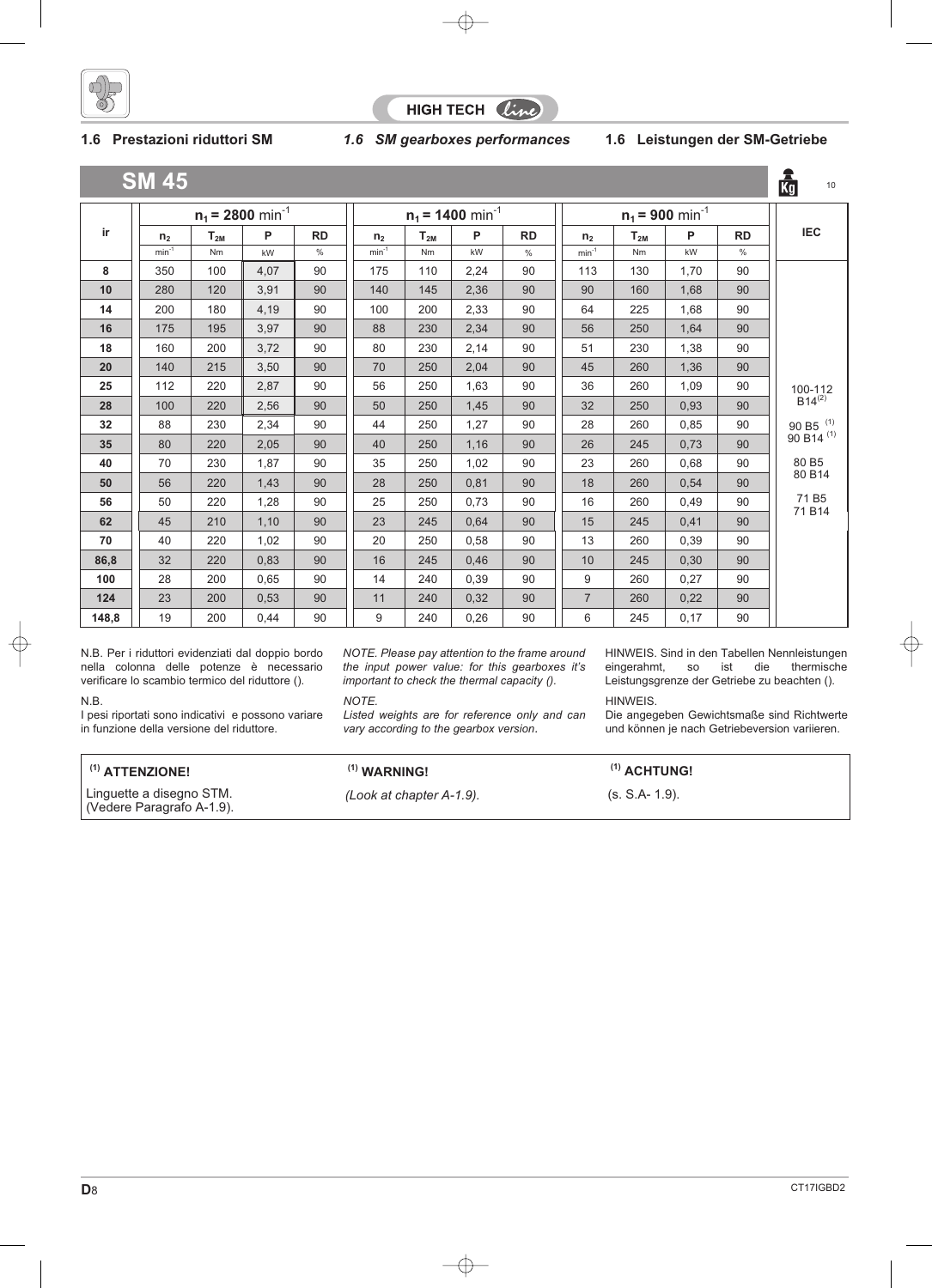



Nella tab. 2.7 sono riportate le grandezze motore accoppiabili (IEC) unitamente alle dimensioni albero/flangia motore standard. *In table 2.7 the possible shaft/flange dimensions IEC standard are listed.*

In Tabelle 2.7 sind die verfügbaren<br>IEC-Standardmotoreingänge mit den IEC-Standardmotoreingänge<br>Wellen-u. Flanscha Flanschabmessungen aufgelistet.

Tab. 2.7

|              |             | Possibili accoppiamenti con motori IEC - Possible couplings with IEC motors - Mögliche Verbindungen mit<br><b>IEC-Motoren</b> |
|--------------|-------------|-------------------------------------------------------------------------------------------------------------------------------|
|              |             | ir                                                                                                                            |
|              | <b>IEC</b>  | Tutti / All / Alle                                                                                                            |
|              | $90^{(2)}$  | 24/200 (B5) - 24/140 (B14)<br>24/160 - 24/120 - 24/105 - 24/90 -                                                              |
| <b>SM25</b>  | $80^{(1)}$  | 19/200 (B5) - 19/120 (B14)<br>19/160 - 19/140 - 19/105• - 19/90•                                                              |
|              | 71          | 14/160 (B5) - 14/105• (B14) 14/200 - 14/140 - 14/120 - 14/90•                                                                 |
|              | 63          | 11/140 (B5) - 11/90• (B14) - 11/200 - 11/160 - 11/120 - 11/105•                                                               |
|              | $90^{(1)}$  | 24/200 (B5) - 24/140 (B14) 24/160 - 24/120 - 24/105.                                                                          |
| <b>SM 35</b> | 80          | 19/200 (B5) - 19/120 (B14) 19/160 - 19/140 - 19/105.                                                                          |
|              | 71          | 14/160 (B5) - 14/105 • (B14) 14/200 - 14/140 - 14/120                                                                         |
|              | 112 $(2)$   | 28/160 (B14)                                                                                                                  |
|              | $100^{(2)}$ | 28/160 (B14)                                                                                                                  |
| <b>SM45</b>  | $90^{(1)}$  | 24/200 (B5) - 24/140 (B14) 24/160 - 24/120 - 24/105.                                                                          |
|              | 80          | 19/200 (B5) - 19/120 (B14) 19/160 - 19/140 - 19/105.                                                                          |
|              | 71          | 14/160 (B5) - 14/105• (B14) 14/200 - 14/140 - 14/120                                                                          |

(2) A richiesta / *Upon Request* / Auf Anfrage

| $(1)$ ATTENZIONE!                                     | $(1)$ WARNING!           | $(1)$ ACHTUNG! |
|-------------------------------------------------------|--------------------------|----------------|
| Linguette a disegno STM.<br>(Vedere Paragrafo A-1.9). | (Look at chapter A-1.9). | (s. S.A- 1.9). |

#### Legenda:

**11/140** (B5) 11/120 **11/140** : combinazioni albero/flangia standard<br>(B5) : forma costruttiva motore IEC (B5) : forma costruttiva motore IEC<br>11/120 : combinazioni albero/fla combinazioni albero/flangia a richiesta

#### **N.B.**

#### **La configurazione standard della flangia attacco motore prevede 4 fori a 45° (esempio x: vedi par. 1.3).**

Per le flange contrassegnate con il simbolo (•) i fori per il fissaggio al motore sono disposti in croce (esempio +). Pertanto è opportuno valutare l'ingombro della morsettiera del motore che verrà installato in quanto essa verrà a trovarsi orientata a 45° rispetto agli assi. Per la scelta della posizione della morsettiera rispetto agli assi fare riferimento allo schema seguente (in cui la posizione 5 è quella standard):

#### *Key:*

*11/140 (B5) 11/120 11/140 : standard shaft/flange combination (B5) : IEC motor constructive shape 11/120 : shaft/flange combinations upon request*

*NOTE.*

#### *The standard configuration for the 4 holes is 45° to the axles (like an x: see par. 1.3).*

*For the B14 flanges marked with (•) the holes to fit the motor are on the axles (like a +). Therefore we suggest to check the dimensions of the terminal board of the motor as it will be at 45° to the axles. Please, choose the terminal board position refering to the following sketch (in which N° 5 is the standard position):*

#### Legende:

| $11/140$ (B5) | 11/120                             |
|---------------|------------------------------------|
| 11/140        | Standardkombinationen              |
| Welle/Flansch |                                    |
|               | (B5) : Konstruktionsform IEC-Motor |
|               |                                    |

11/120 : Sonderkombinationen Welle/Flansch

#### **HINWEIS.**

**In der Standardkonfiguration sind die 4 Flans- chbohrungen im 45°-Winkel zu den Achsen angeordnet (wie ein x: siehe Kapital 1.3).**

Bei B14-Flanschen, die mit (•) gekennzeichnet sind, sind die Bohrungen auf den Achsen angeordnet (wie ein +). Es sollte deshalb der des Motorklemmenkastens beachtet werden, da er sich in 45°-Position zu den Achsen befinden wird. Die Lage des Klemmenkastens des Motors wählen Sie bitte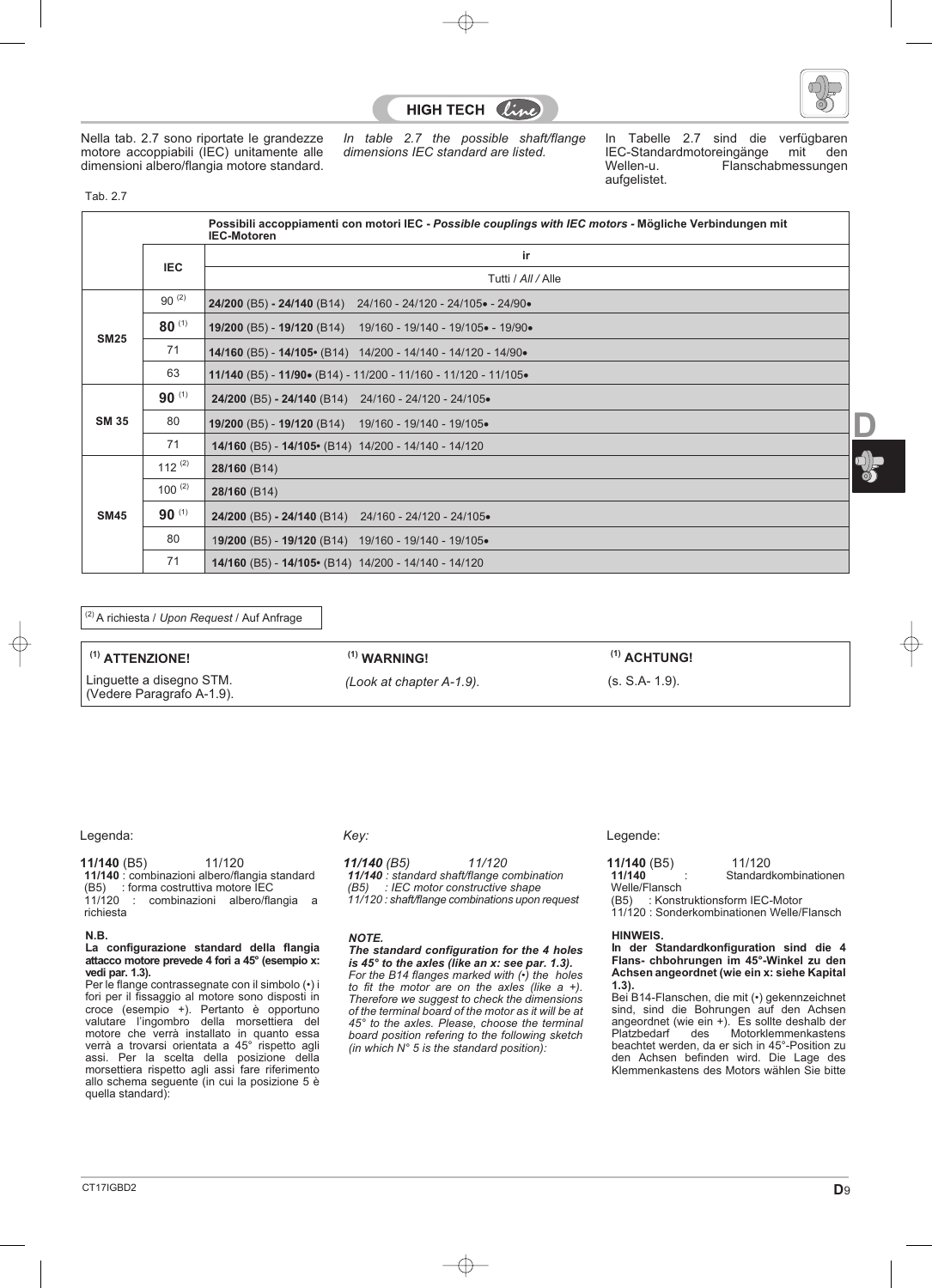

### **1.7 Prestazioni motoriduttori**

| $\frac{n_2}{\text{min}^{-1}}$ | ir      | T2<br>Nm | FS'  | <b>SM</b>                     |      |
|-------------------------------|---------|----------|------|-------------------------------|------|
|                               | 0.09 kW |          |      | $n_1 = 860$ min <sup>-1</sup> | 63B6 |
| 108                           | 8.0     | 7.2      | 10.3 | <b>SM 25</b>                  | 63B6 |
| 86                            | 10.0    | 9.0      | 9.9  | <b>SM 25</b>                  | 63B6 |
| 61                            | 14.0    | 12.6     | 8.3  | <b>SM 25</b>                  | 63B6 |
| 48                            | 18.0    | 16.2     | 6.5  | <b>SM 25</b>                  | 63B6 |
| 43                            | 20.0    | 18.0     | 5.8  | <b>SM 25</b>                  | 63B6 |
| 34                            | 25.0    | 22       | 4.7  | <b>SM 25</b>                  | 63B6 |
| 25                            | 35.0    | 31       | 3.3  | <b>SM 25</b>                  | 63B6 |
| 19.1                          | 45.0    | 40       | 2.6  | <b>SM 25</b>                  | 63B6 |
| 17.2                          | 50.0    | 45       | 2.3  | <b>SM 25</b>                  | 63B6 |
| 15.4                          | 56.0    | 50       | 2.1  | <b>SM 25</b>                  | 63B6 |
| 11.9                          | 72.0    | 65       | 1.6  | <b>SM 25</b>                  | 63B6 |
| 10.8                          | 80.0    | 72       | 1.5  | <b>SM 25</b>                  | 63B6 |
| 9.6                           | 90.0    | 81       | 1.3  | <b>SM 25</b>                  | 63B6 |
| 8.6                           | 100.0   | 90       | 1.2  | <b>SM 25</b>                  | 63B6 |

|      | 0.13 kW |      |      | $n_1$ = 1360 min <sup>-1</sup><br>$n_1 = 860$ min <sup>-1</sup> | 63A 4<br>63C6 |  |  |
|------|---------|------|------|-----------------------------------------------------------------|---------------|--|--|
| 170  | 8.0     | 6.6  | 10.7 | <b>SM 25</b>                                                    | 63A4          |  |  |
| 136  | 10.0    | 8.2  | 10.3 | <b>SM 25</b>                                                    | 63A4          |  |  |
| 97   | 14.0    | 11.5 | 8.7  | <b>SM 25</b>                                                    | 63A4          |  |  |
| 76   | 18.0    | 14.8 | 6.8  | <b>SM 25</b>                                                    | 63A4          |  |  |
| 68   | 20.0    | 16.4 | 6.1  | <b>SM 25</b>                                                    | 63A4          |  |  |
| 54   | 25.0    | 21   | 4.9  | <b>SM 25</b>                                                    | 63A4          |  |  |
| 48   | 18.0    | 23   | 4.5  | <b>SM 25</b>                                                    | 63C6          |  |  |
| 43   | 20.0    | 26   | 4.0  | <b>SM 25</b>                                                    | 63C6          |  |  |
| 39   | 35.0    | 29   | 3.5  | <b>SM 25</b>                                                    | 63A4          |  |  |
| 30   | 45.0    | 37   | 2.7  | <b>SM 25</b>                                                    | 63A4          |  |  |
| 27   | 50.0    | 41   | 2.4  | <b>SM 25</b>                                                    | 63A4          |  |  |
| 24   | 56.0    | 46   | 2.2  | <b>SM 25</b>                                                    | 63A4          |  |  |
| 18.9 | 72.0    | 59   | 1.7  | <b>SM 25</b>                                                    | 63A4          |  |  |
| 17.0 | 80.0    | 66   | 1.5  | <b>SM 25</b>                                                    | 63A4          |  |  |
| 15.1 | 90.0    | 74   | 1.4  | <b>SM 25</b>                                                    | 63A4          |  |  |
| 13.6 | 100.0   | 82   | 1.2  | <b>SM 25</b>                                                    | 63A4          |  |  |
| 11.9 | 72.0    | 94   | 1.1  | <b>SM 25</b>                                                    | 63C6          |  |  |
| 10.8 | 80.0    | 104  | 1.0  | <b>SM 25</b>                                                    | 63C6          |  |  |
| 9.6  | 90.0    | 117  | 0.90 | <b>SM 25</b>                                                    | 63C6          |  |  |
| 8.6  | 100.0   | 130  | 0.81 | <b>SM 25</b>                                                    | 63C6          |  |  |

# HIGH TECH Cine

## **1.7 Gearmotors performances**

| $n_{2_{.1}}$<br>min <sup>-</sup> | ir        | T <sub>2</sub><br>Nm | FS'  | <b>SM</b>                                                       |               | n <sub>2</sub><br>min |
|----------------------------------|-----------|----------------------|------|-----------------------------------------------------------------|---------------|-----------------------|
|                                  | $0.18$ kW |                      |      | $n_1$ = 1370 min <sup>-1</sup><br>$n_1 = 870$ min <sup>-1</sup> | 63B 4<br>71A6 | l                     |
| 171                              | 8.0       | 9.0                  | 7.7  | <b>SM 25</b>                                                    | 63B4          | 19                    |
| 137                              | 10.0      | 11.3                 | 7.5  | <b>SM 25</b>                                                    | 63B4          | 17 <sup>1</sup>       |
| 109                              | 8.0       | 14.2                 | 5.2  | <b>SM 25</b>                                                    | 71A6          | 155                   |
| 98                               | 14.0      | 15.8                 | 6.3  | <b>SM 25</b>                                                    | 63B4          | 14(                   |
| 76                               | 18.0      | 20                   | 4.9  | <b>SM 25</b>                                                    | 63B4          | 13 <sub>1</sub>       |
| 69                               | 20.0      | 23                   | 4.4  | <b>SM 25</b>                                                    | 63B4          | 112                   |
| 55                               | 25.0      | 28                   | 3.5  | <b>SM 25</b>                                                    | 63B4          | 11(                   |
| 48                               | 18.0      | 32                   | 3.3  | <b>SM 25</b>                                                    | 71A6          | 98                    |
| 44                               | 20.0      | 36                   | 3.0  | <b>SM 25</b>                                                    | 71A6          | 76                    |
| 39                               | 35.0      | 40                   | 2.5  | <b>SM 25</b>                                                    | 63B4          | 69                    |
| 35                               | 25.0      | 44                   | 2.4  | <b>SM 25</b>                                                    | 71A6          | 62                    |
| 30                               | 45.0      | 51                   | 2.0  | <b>SM 25</b>                                                    | 63B4          | 55                    |
| 27                               | 50.0      | 56                   | 1.8  | <b>SM 25</b>                                                    | 63B4          | 50                    |
| 24                               | 56.0      | 63                   | 1.6  | <b>SM 25</b>                                                    | 63B4          | 46                    |
| 19.0                             | 72.0      | 81                   | 1.2  | <b>SM 25</b>                                                    | 63B4          | 39                    |
| 17.1                             | 80.0      | 90                   | 1.1  | <b>SM 25</b>                                                    | 63B4          | 39                    |
| 15.2                             | 90.0      | 102                  | 0.98 | <b>SM 25</b>                                                    | 63B4          | 34                    |
| 13.7                             | 100.0     | 113                  | 0.89 | <b>SM 25</b>                                                    | 63B4          | 30                    |
| 12.4                             | 70.0      | 124                  | 2.1  | <b>SM 45</b>                                                    | 71A6          | 30                    |
| 12.4                             | 70.0      | 124                  | 1.4  | <b>SM 35</b>                                                    | 71A6          | 27                    |
| 12.1                             | 72.0      | 128                  | 0.82 | <b>SM 25</b>                                                    | 71A6          | 27                    |
| 10.9                             | 80.0      | 142                  | 1.2  | <b>SM 35</b>                                                    | 71A6          | 27                    |
| 10.0                             | 86.8      | 154                  | 1.6  | <b>SM 45</b>                                                    | 71A6          | 24                    |
| 9.1                              | 95.2      | 169                  | 1.0  | <b>SM 35</b>                                                    | 71A6          | 24                    |
| 8.7                              | 100.0     | 178                  | 1.5  | <b>SM 45</b>                                                    | 71A6          | 24                    |
| 8.1                              | 108.0     | 192                  | 0.90 | <b>SM 35</b>                                                    | 71A6          | 22                    |
| 7.3                              | 120.0     | 213                  | 0.81 | <b>SM 35</b>                                                    | 71A6          |                       |
| 7.0                              | 124.0     | 221                  | 1.2  | <b>SM 45</b>                                                    | 71A6          | 22                    |
| 5.8                              | 148.8     | 265                  | 0.93 | <b>SM 45</b>                                                    | 71A6          | 19.                   |
|                                  |           |                      |      |                                                                 |               | 19.                   |

|      | $0.22$ kW |      |      | $n_1$ = 1400 min <sup>-1</sup> | 63C 4 |
|------|-----------|------|------|--------------------------------|-------|
| 175  | 8.0       | 10.8 | 6.5  | <b>SM 25</b>                   | 63C 4 |
| 140  | 10.0      | 13.5 | 6.3  | <b>SM 25</b>                   | 63C 4 |
| 100  | 14.0      | 18.9 | 5.3  | <b>SM 25</b>                   | 63C 4 |
| 78   | 18.0      | 24   | 4.1  | <b>SM 25</b>                   | 63C 4 |
| 70   | 20.0      | 27   | 3.7  | <b>SM 25</b>                   | 63C 4 |
| 56   | 25.0      | 34   | 3.0  | <b>SM 25</b>                   | 63C 4 |
| 40   | 35.0      | 47   | 2.1  | <b>SM 25</b>                   | 63C 4 |
| 31   | 45.0      | 61   | 1.6  | <b>SM 25</b>                   | 63C 4 |
| 28   | 50.0      | 68   | 1.5  | <b>SM 25</b>                   | 63C 4 |
| 25   | 56.0      | 76   | 1.3  | SM 25                          | 63C 4 |
| 19.4 | 72.0      | 97   | 1.0  | <b>SM 25</b>                   | 63C 4 |
| 17.5 | 80.0      | 108  | 0.93 | <b>SM 25</b>                   | 63C 4 |
| 15.6 | 90.0      | 122  | 0.82 | <b>SM 25</b>                   | 63C 4 |

# **1.7 Leistungen der<br>Getriebemotoren**

|                     | <b>Getriepemotoren</b> |          |      |                                                                 |               |
|---------------------|------------------------|----------|------|-----------------------------------------------------------------|---------------|
| $n_{2_{.1}}$<br>min | ir                     | Т2<br>Nm | FS'  | SM                                                              | -191          |
|                     | 0.25 kW                |          |      | $n_1$ = 1370 min <sup>-1</sup><br>$n_1 = 870$ min <sup>-1</sup> | 71A 4<br>71B6 |
| 199                 | 14.0                   | 10.8     | 8.8  | <b>SM 25</b>                                                    | 63B2          |
| 171                 | 8.0                    | 12.5     | 5.6  | <b>SM 25</b>                                                    | 71A4          |
| 155                 | 18.0                   | 13.9     | 6.9  | <b>SM 25</b>                                                    | 63B2          |
| 140                 | 20.0                   | 15.4     | 6.2  | <b>SM 25</b>                                                    | 63B2          |
| 137                 | 10.0                   | 15.7     | 5.4  | <b>SM 25</b>                                                    | 71A4          |
| 112                 | 25.0                   | 19.3     | 4.9  | SM 25                                                           | 63B2          |
| 110                 | 12.5                   | 19.6     | 7.4  | <b>SM 35</b>                                                    | 71A4          |
| 98                  | 14.0                   | 22       | 4.6  | <b>SM 25</b>                                                    | 71A4          |
| 76                  | 18.0                   | 28       | 3.5  | <b>SM 25</b>                                                    | 71A4          |
| 69                  | 20.0                   | 31       | 3.2  | <b>SM 25</b>                                                    | 71A4          |
| 62                  | 14.0                   | 35       | 3.0  | SM 25                                                           | 71B6          |
| 55                  | 25.0                   | 39       | 2.6  | <b>SM 25</b>                                                    | 71A4          |
| 50                  | 56.0                   | 43       | 2.2  | <b>SM 25</b>                                                    | 63B2          |
| 46                  | 29.8                   | 47       | 3.6  | <b>SM 35</b>                                                    | 71A4          |
| 39                  | 35.0                   | 55       | 3.2  | <b>SM 35</b>                                                    | 71A4          |
| 39                  | 35.0                   | 55       | 1.8  | <b>SM 25</b>                                                    | 71A4          |
| 34                  | 40.0                   | 63       | 4.0  | SM 45                                                           | 71A4          |
| 30                  | 45.0                   | 71       | 2.3  | <b>SM 35</b>                                                    | 71A4          |
| 30                  | 45.0                   | 71       | 1.4  | SM 25                                                           | 71A4          |
| 27                  | 50.0                   | 78       | 3.2  | <b>SM 45</b>                                                    | 71A4          |
| 27                  | 50.0                   | 78       | 2.1  | SM 35                                                           | 71A4          |
| 27                  | 50.0                   | 78       | 1.3  | <b>SM 25</b>                                                    | 71A4          |
| 24                  | 56.0                   | 88       | 2.8  | <b>SM 45</b>                                                    | 71A4          |
| 24                  | 56.0                   | 88       | 1.9  | <b>SM 35</b>                                                    | 71A4          |
| 24                  | 56.0                   | 88       | 1.1  | SM 25                                                           | 71A4          |
| 22                  | 62.0                   | 97       | 2.5  | SM 45                                                           | 71A4          |
| 22                  | 63.0                   | 99       | 1.7  | <b>SM 35</b>                                                    | 71A4          |
| 19.6                | 70.0                   | 110      | 2.3  | SM 45                                                           | 71A4          |
| 19.6                | 70.0                   | 110      | 1.5  | <b>SM 35</b>                                                    | 71A4          |
| 19.0                | 72.0                   | 113      | 0.89 | <b>SM 25</b>                                                    | 71A4          |
| 17.1                | 80.0                   | 125      | 1.3  | SM 35                                                           | 71A4          |
| 17.1                | 80.0                   | 125      | 0.80 | <b>SM 25</b>                                                    | 71A4          |
| 15.8                | 86.8                   | 136      | 1.8  | <b>SM 45</b>                                                    | 71A4          |
| 14.4                | 95.2                   | 149      | 1.1  | SM 35                                                           | 71A4          |
| 13.7                | 100.0                  | 157      | 1.5  | <b>SM 45</b>                                                    | 71A4          |
| 12.7                | 108.0                  | 169      | 0.97 | SM 35                                                           | 71A4          |
| 11.4                | 120.0                  | 188      | 0.88 | <b>SM 35</b>                                                    | 71A4          |
| 11.0                | 124.0                  | 194      | 1.2  | SM 45                                                           | 71A4          |
| 9.2                 | 148.8                  | 233      | 1.0  | <b>SM 45</b>                                                    | 71A4          |
| 8.7                 | 100.0                  | 247      | 1.1  | SM 45                                                           | 71B6          |
| 7.0                 | 124.0                  | 306      | 0.85 | <b>SM 45</b>                                                    | 71B6          |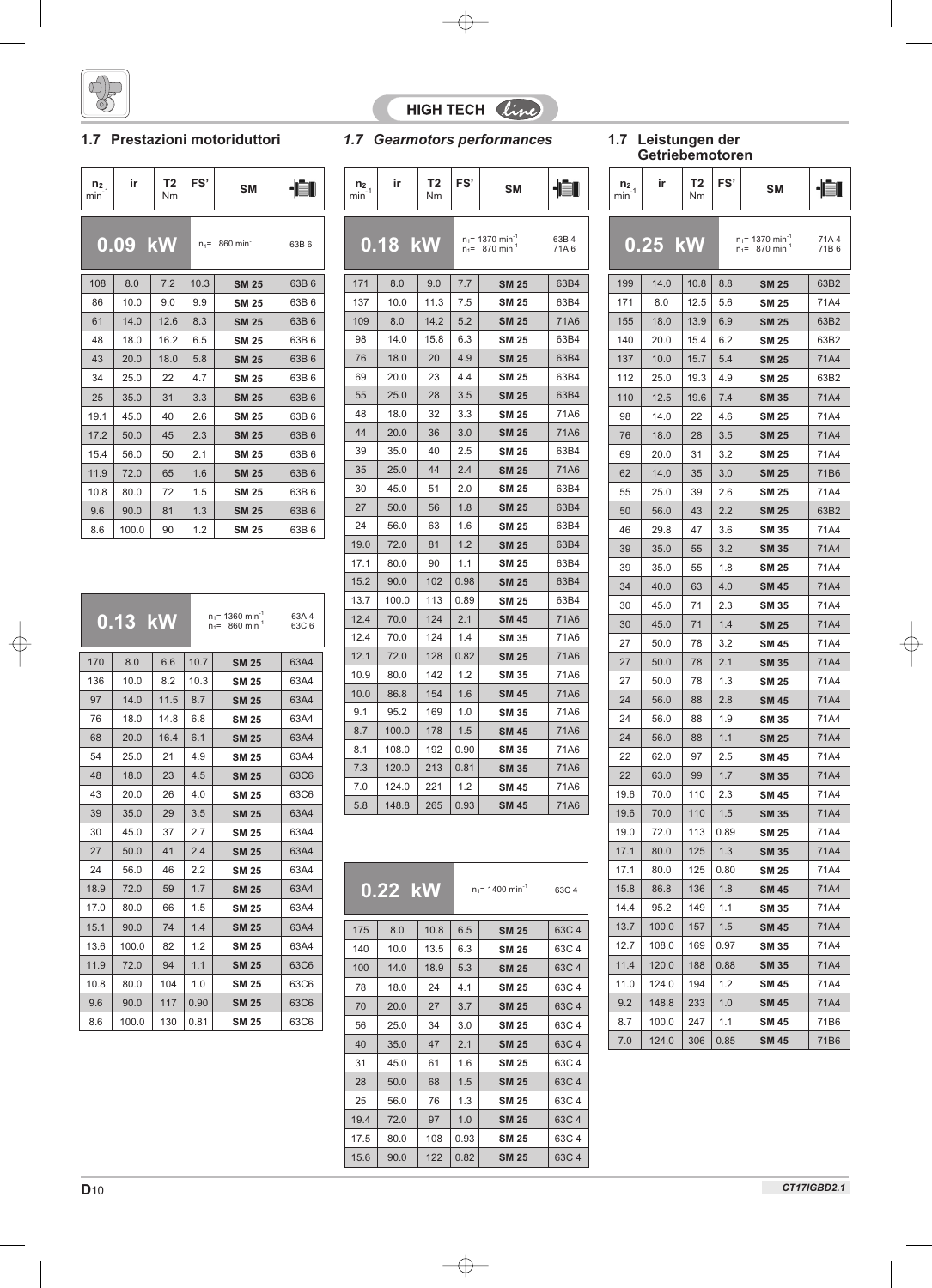



### **1.7 Prestazioni motoriduttori**

| $n_{2,1}$<br>min | ir      | Τ2<br>Nm | FS'  | SΜ                                                                                                |                       | n <sub>2</sub><br>min |
|------------------|---------|----------|------|---------------------------------------------------------------------------------------------------|-----------------------|-----------------------|
|                  |         |          |      |                                                                                                   |                       |                       |
|                  | 0.37 kW |          |      | $n_1$ = 2790 min <sup>-1</sup><br>$n_1$ = 1380 min <sup>-1</sup><br>$n_1$ = 910 min <sup>-1</sup> | 63C 2<br>71B4<br>80A6 | U                     |
| 279              | 10.0    | 11.4     | 7.1  | <b>SM 25</b>                                                                                      | 63C2                  | 173                   |
| 199              | 14.0    | 16.0     | 6.0  | <b>SM 25</b>                                                                                      | 63C2                  | 156                   |
| 173              | 8.0     | 18.4     | 3.8  | <b>SM 25</b>                                                                                      | 71B4                  | 139                   |
| 155              | 18.0    | 21       | 4.6  | <b>SM 25</b>                                                                                      | 63C2                  | 139                   |
| 138              | 10.0    | 23       | 3.7  | <b>SM 25</b>                                                                                      | 71B4                  | 138                   |
| 112              | 25.0    | 28       | 3.3  | <b>SM 25</b>                                                                                      | 63C2                  | 138                   |
| 110              | 12.5    | 29       | 5.0  | <b>SM 35</b>                                                                                      | 71B4                  | 111                   |
| 99               | 14.0    | 32       | 3.1  | <b>SM 25</b>                                                                                      | 71B4                  | 110                   |
| 91               | 10.0    | 35       | 2.5  | <b>SM 25</b>                                                                                      | 80A6                  | 99                    |
| 77               | 18.0    | 41       | 3.5  | <b>SM 35</b>                                                                                      | 71B4                  | 99                    |
| 77               | 18.0    | 41       | 2.4  | <b>SM 25</b>                                                                                      | 71B4                  | 99                    |
| 69               | 20.0    | 46       | 3.1  | <b>SM 35</b>                                                                                      | 71B4                  | 99                    |
| 69               | 20.0    | 46       | 2.2  | <b>SM 25</b>                                                                                      | 71B4                  | 87                    |
| 55               | 25.0    | 58       | 3.0  | <b>SM 35</b>                                                                                      | 71B4                  | 86                    |
| 55               | 25.0    | 58       | 1.7  | <b>SM 25</b>                                                                                      | 71B4                  | 77                    |
| 46               | 29.8    | 69       | 2.5  | <b>SM 35</b>                                                                                      | 71B4                  | 77                    |
| 43               | 32.0    | 74       | 3.4  | <b>SM 45</b>                                                                                      | 71B4                  | 77                    |
| 39               | 35.0    | 81       | 3.1  | <b>SM 45</b>                                                                                      | 71B4                  | 77                    |
| 39               | 35.0    | 81       | 2.2  | <b>SM 35</b>                                                                                      | 71B4                  | 70                    |
| 39               | 35.0    | 81       | 1.2  | <b>SM 25</b>                                                                                      | 71B4                  | 70                    |
| 35               | 40.0    | 92       | 2.7  | <b>SM 45</b>                                                                                      | 71B4                  | 69                    |
| 31               | 45.0    | 104      | 1.6  | <b>SM 35</b>                                                                                      | 71B4                  | 69                    |
| 31               | 45.0    | 104      | 0.96 | <b>SM 25</b>                                                                                      | 71B4                  | 56                    |
| 28               | 50.0    | 115      | 2.2  | <b>SM 45</b>                                                                                      | 71B4                  | 56                    |
| 28               | 50.0    | 115      | 1.4  | SM 35                                                                                             | 71B4                  | 56                    |
| 28               | 50.0    | 115      | 0.87 | <b>SM 25</b>                                                                                      | 71B4                  | 55                    |
| 25               | 56.0    | 129      | 1.9  | <b>SM 45</b>                                                                                      | 71B4                  | 55                    |
| 25               | 56.0    | 129      | 1.3  | <b>SM 35</b>                                                                                      | 71B4                  | 55                    |
| 22               | 62.0    | 143      | 1.7  | <b>SM 45</b>                                                                                      | 71B4                  | 50                    |
| 22               | 63.0    | 145      | 1.1  | <b>SM 35</b>                                                                                      | 71B4                  | 49                    |
| 19.7             | 70.0    | 161      | 1.5  | <b>SM 45</b>                                                                                      | 71B4                  | 47                    |
| 19.7             | 70.0    | 161      | 1.0  | <b>SM 35</b>                                                                                      | 71B4                  | 46                    |
| 17.3             | 80.0    | 184      | 0.90 | <b>SM 35</b>                                                                                      | 71B4                  | 43                    |
| 15.9             | 86.8    | 200      | 1.2  | <b>SM 45</b>                                                                                      | 71B4                  | 43                    |
| 13.8             | 100.0   | 230      | 1.0  | <b>SM 45</b>                                                                                      | 71B4                  | 40                    |
| 11.1             | 124.0   | 286      | 0.84 | <b>SM 45</b>                                                                                      | 71B4                  | 40                    |
|                  |         |          |      |                                                                                                   |                       |                       |

|     | $0.55$ kW |      |     | $n_1$ = 2800 min <sup>-1</sup><br>$n_1$ = 1390 min <sup>-1</sup><br>$n_1$ = 1380 min <sup>-1</sup> | 71B <sub>2</sub><br>80A4<br>71C4 |
|-----|-----------|------|-----|----------------------------------------------------------------------------------------------------|----------------------------------|
| 350 | 8.0       | 13.5 | 5.0 | <b>SM 25</b>                                                                                       | 71B <sub>2</sub>                 |
| 280 | 10.0      | 16.9 | 4.8 | <b>SM 25</b>                                                                                       | 71B <sub>2</sub>                 |
| 200 | 14.0      | 24   | 4.0 | <b>SM 25</b>                                                                                       | 71B <sub>2</sub>                 |
| 174 | 8.0       | 27   | 3.3 | <b>SM 35</b>                                                                                       | 80A4                             |
| 174 | 8.0       | 27   | 2.6 | <b>SM 25</b>                                                                                       | 80A4                             |
| 173 | 8.0       | 27   | 3.3 | <b>SM 35</b>                                                                                       | 71C4                             |

**1.7 Gearmotors performances** 

|                           | $n_{2,1}$<br>min | ir           | Т2<br>Nm   | FS'        | SM                                                                                                 |                                   |
|---------------------------|------------------|--------------|------------|------------|----------------------------------------------------------------------------------------------------|-----------------------------------|
| 63C 2<br>71B 4<br>80A 6   |                  | $0.55$ kW    |            |            | $n_1 = 2800$ min <sup>-1</sup><br>$n_1$ = 1390 min <sup>-1</sup><br>$n_1$ = 1380 min <sup>-1</sup> | 71B <sub>2</sub><br>80A4<br>71C 4 |
| 63C2                      | 173              | 8.0          | 27         | 2.6        | <b>SM 25</b>                                                                                       | 71C4                              |
| 63C2                      | 156              | 18.0         | 30         | 3.1        | <b>SM 25</b>                                                                                       | 71B2                              |
| 71B4                      | 139              | 10.0         | 34         | 3.4        | <b>SM 35</b>                                                                                       | 80A4                              |
| 63C2                      | 139              | 10.0         | 34         | 2.5        | <b>SM 25</b>                                                                                       | 80A4                              |
| 71B4                      | 138              | 10.0         | 34         | 3.4        | <b>SM 35</b>                                                                                       | 71C4                              |
| 63C2                      | 138              | 10.0         | 34         | 2.5        | <b>SM 25</b>                                                                                       | 71C4                              |
| 71B4                      | 111              | 12.5         | 43         | 3.4        | <b>SM 35</b>                                                                                       | 80A4                              |
| 71B4                      | 110              | 12.5         | 43         | 3.4        | <b>SM 35</b>                                                                                       | 71C4                              |
| 80A6                      | 99               | 14.0         | 48         | 3.0        | <b>SM 35</b>                                                                                       | 80A4                              |
| 71B4                      | 99               | 14.0         | 48         | 2.1        | <b>SM 25</b>                                                                                       | 80A4                              |
| 71B4                      | 99               | 14.0         | 48         | 3.0        | <b>SM 35</b>                                                                                       | 71C4                              |
| 71B4                      | 99               | 14.0         | 48         | 2.1        | <b>SM 25</b>                                                                                       | 71C4                              |
| 71B4                      | 87               | 16.0         | 54         | 4.2        | <b>SM 45</b>                                                                                       | 80A4                              |
| 71B4                      | 86               | 16.0         | 55         | 4.2        | <b>SM 45</b>                                                                                       | 71C4                              |
| 71B4                      | 77               | 18.0         | 61         | 2.4        | <b>SM 35</b>                                                                                       | 80A4                              |
| 71B4                      | 77               | 18.0         | 61         | 1.6        | <b>SM 25</b>                                                                                       | 80A4                              |
| 71B4                      | 77               | 18.0         | 62         | 2.4        | <b>SM 35</b>                                                                                       | 71C4                              |
| 71B4                      | 77               | 18.0         | 62         | 1.6        | <b>SM 25</b>                                                                                       | 71C4                              |
| 71B4                      | 70               | 20.0         | 68         | 2.1        | <b>SM 35</b>                                                                                       | 80A4                              |
| 71B4                      | 70               | 20.0         | 68         | 1.5        | <b>SM 25</b>                                                                                       | 80A4                              |
| 71B4                      | 69               | 20.0         | 69         | 2.1        | <b>SM 35</b>                                                                                       | 71C4                              |
| 71B4                      | 69               | 20.0         | 69         | 1.5        | <b>SM 25</b>                                                                                       | 71C4                              |
| 71B4                      | 56               | 25.0         | 85         | 2.9        | <b>SM 45</b>                                                                                       | 80A4                              |
| 71B4                      | 56               | 25.0         | 85         | 2.1        |                                                                                                    | 80A4                              |
|                           |                  |              |            |            | <b>SM 35</b>                                                                                       |                                   |
| 71B4                      | 56               | 25.0         | 85         | 1.2        | <b>SM 25</b>                                                                                       | 80A4<br>71C4                      |
| 71B4<br>71B4              | 55               | 25.0         | 86         | 2.9        | <b>SM 45</b>                                                                                       |                                   |
| 71B4                      | 55<br>55         | 25.0<br>25.0 | 86<br>86   | 2.0<br>1.2 | SM 35                                                                                              | 71C4<br>71C4                      |
|                           |                  |              |            | 2.6        | <b>SM 25</b>                                                                                       |                                   |
| 71B4                      | 50               | 28.0         | 95         |            | <b>SM 45</b>                                                                                       | 80A4                              |
| 71B4                      | 49               | 28.0         | 96         | 2.6        | <b>SM 45</b>                                                                                       | 71C4                              |
| 71B4<br>71B4              | 47               | 29.8         | 101        | 1.7        | <b>SM 35</b>                                                                                       | 80A4                              |
| 71B4                      | 46<br>43         | 29.8         | 102<br>109 | 1.7        | <b>SM 35</b>                                                                                       | 71C4                              |
| 71B4                      | 43               | 32.0         |            | 2.3<br>2.3 | <b>SM 45</b>                                                                                       | 80A4<br>71C4                      |
| 71B4                      | 40               | 32.0<br>35.0 | 110<br>119 | 2.1        | <b>SM 45</b>                                                                                       | 80A4                              |
| 71B4                      | 40               | 35.0         | 119        | 1.5        | <b>SM 45</b><br><b>SM 35</b>                                                                       | 80A4                              |
|                           | 40               |              |            |            |                                                                                                    | 80A4                              |
|                           | 39               | 35.0         | 119        | 0.84       | <b>SM 25</b>                                                                                       | 71C4                              |
|                           | 39               | 35.0         | 120        | 2.1        | <b>SM 45</b>                                                                                       |                                   |
|                           | 39               | 35.0         | 120<br>120 | 1.5        | <b>SM 35</b>                                                                                       | 71C4<br>71C4                      |
| 71B <sub>2</sub><br>80A 4 |                  | 35.0         |            | 0.83       | <b>SM 25</b>                                                                                       |                                   |
| 71C 4                     | 35               | 40.0         | 136        | 1.8        | <b>SM 45</b>                                                                                       | 80A4                              |
|                           | 35               | 40.0         | 137        | 1.8        | <b>SM 45</b>                                                                                       | 71C4                              |
| 71B2                      | 31               | 45.0         | 153        | 1.1        | <b>SM 35</b>                                                                                       | 80A4                              |
| 71B2                      | 31               | 45.0         | 154        | 1.1        | <b>SM 35</b>                                                                                       | 71C4                              |
| 71B <sub>2</sub>          | 28               | 50.0         | 170        | 1.5        | <b>SM 45</b>                                                                                       | 80A4                              |
| 80A4                      | 28               | 50.0         | 170        | 0.97       | <b>SM 35</b>                                                                                       | 80A4                              |
| 80A4                      | 28               | 50.0         | 171        | 1.5        | <b>SM 45</b>                                                                                       | 71C4                              |
| 71C4                      | 28               | 50.0         | 171        | 0.96       | SM 35                                                                                              | 71C4                              |

# 1.7 Leistungen der<br>Getriebemotoren

| $n_{2}$ <sub>1</sub><br>min | ir                             | T2<br>Nm | FS'  | <b>SM</b>                                                                                          |                                   |
|-----------------------------|--------------------------------|----------|------|----------------------------------------------------------------------------------------------------|-----------------------------------|
|                             | $0.55$ $\overline{\text{ kW}}$ |          |      | $n_1$ = 2800 min <sup>-1</sup><br>$n_1$ = 1390 min <sup>-1</sup><br>$n_1$ = 1380 min <sup>-1</sup> | 71B <sub>2</sub><br>80A 4<br>71C4 |
| 25                          | 56.0                           | 190      | 1.3  | <b>SM 45</b>                                                                                       | 80A4                              |
| 25                          | 56.0                           | 190      | 0.87 | <b>SM 35</b>                                                                                       | 80A4                              |
| 25                          | 56.0                           | 192      | 1.3  | <b>SM 45</b>                                                                                       | <b>71C4</b>                       |
| 25                          | 56.0                           | 192      | 0.86 | <b>SM 35</b>                                                                                       | 71C4                              |
| 22                          | 62.0                           | 211      | 1.2  | <b>SM 45</b>                                                                                       | 80A4                              |
| 22                          | 62.0                           | 212      | 1.2  | <b>SM 45</b>                                                                                       | 71C4                              |
| 19.9                        | 70.0                           | 238      | 1.1  | <b>SM 45</b>                                                                                       | 80A4                              |
| 19.7                        | 70.0                           | 240      | 1.0  | <b>SM 45</b>                                                                                       | 71C4                              |
| 16.0                        | 86.8                           | 295      | 0.83 | <b>SM 45</b>                                                                                       | 80A4                              |
| 15.9                        | 86.8                           | 297      | 0.82 | <b>SM 45</b>                                                                                       | 71C4                              |

|     | 0.75 kW |      |      | $n_1$ = 2800 min <sup>-1</sup><br>$n_1$ = 1390 min <sup>-1</sup> | 71C <sub>2</sub><br>80B 4 |
|-----|---------|------|------|------------------------------------------------------------------|---------------------------|
| 350 | 8.0     | 18.4 | 3.6  | <b>SM 25</b>                                                     | 71C2                      |
| 280 | 10.0    | 23   | 3.5  | <b>SM 25</b>                                                     | 71C2                      |
| 200 | 14.0    | 32   | 2.9  | <b>SM 25</b>                                                     | 71C2                      |
| 174 | 8.0     | 37   | 3.0  | <b>SM 45</b>                                                     | 80B4                      |
| 174 | 8.0     | 37   | 2.4  | <b>SM 35</b>                                                     | 80B4                      |
| 174 | 8.0     | 37   | 1.9  | <b>SM 25</b>                                                     | 80B4                      |
| 139 | 10.0    | 46   | 3.1  | <b>SM 45</b>                                                     | 80B4                      |
| 139 | 10.0    | 46   | 2.5  | <b>SM 35</b>                                                     | 80B4                      |
| 139 | 10.0    | 46   | 1.8  | <b>SM 25</b>                                                     | 80B4                      |
| 111 | 12.5    | 58   | 2.5  | <b>SM 35</b>                                                     | 80B4                      |
| 99  | 14.0    | 65   | 3.1  | SM 45                                                            | 80B4                      |
| 99  | 14.0    | 65   | 2.2  | <b>SM 35</b>                                                     | 80B4                      |
| 99  | 14.0    | 65   | 1.5  | <b>SM 25</b>                                                     | 80B4                      |
| 87  | 16.0    | 74   | 3.1  | <b>SM 45</b>                                                     | 80B4                      |
| 77  | 18.0    | 83   | 2.8  | <b>SM 45</b>                                                     | 80B4                      |
| 77  | 18.0    | 83   | 1.7  | <b>SM 35</b>                                                     | 80B4                      |
| 77  | 18.0    | 83   | 1.2  | <b>SM 25</b>                                                     | 80B4                      |
| 70  | 20.0    | 93   | 2.7  | <b>SM 45</b>                                                     | 80B4                      |
| 70  | 20.0    | 93   | 1.6  | <b>SM 35</b>                                                     | 80B4                      |
| 70  | 20.0    | 93   | 1.1  | <b>SM 25</b>                                                     | 80B4                      |
| 56  | 25.0    | 116  | 2.2  | <b>SM 45</b>                                                     | 80B4                      |
| 56  | 25.0    | 116  | 1.5  | <b>SM 35</b>                                                     | 80B4                      |
| 56  | 25.0    | 116  | 0.86 | <b>SM 25</b>                                                     | 80B4                      |
| 50  | 28.0    | 130  | 1.9  | <b>SM 45</b>                                                     | 80B4                      |
| 47  | 29.8    | 138  | 1.2  | <b>SM 35</b>                                                     | 80B4                      |
| 43  | 32.0    | 148  | 1.7  | <b>SM 45</b>                                                     | 80B4                      |
| 40  | 35.0    | 162  | 1.5  | <b>SM 45</b>                                                     | 80B4                      |
| 40  | 35.0    | 162  | 1.1  | <b>SM 35</b>                                                     | 80B4                      |
| 35  | 40.0    | 186  | 1.3  | <b>SM 45</b>                                                     | 80B4                      |
| 28  | 50.0    | 232  | 1.1  | <b>SM 45</b>                                                     | 80B4                      |
| 25  | 56.0    | 260  | 0.96 | SM 45                                                            | 80B4                      |
| 22  | 62.0    | 288  | 0.85 | <b>SM 45</b>                                                     | 80B4                      |

*CT17IGBD2.1*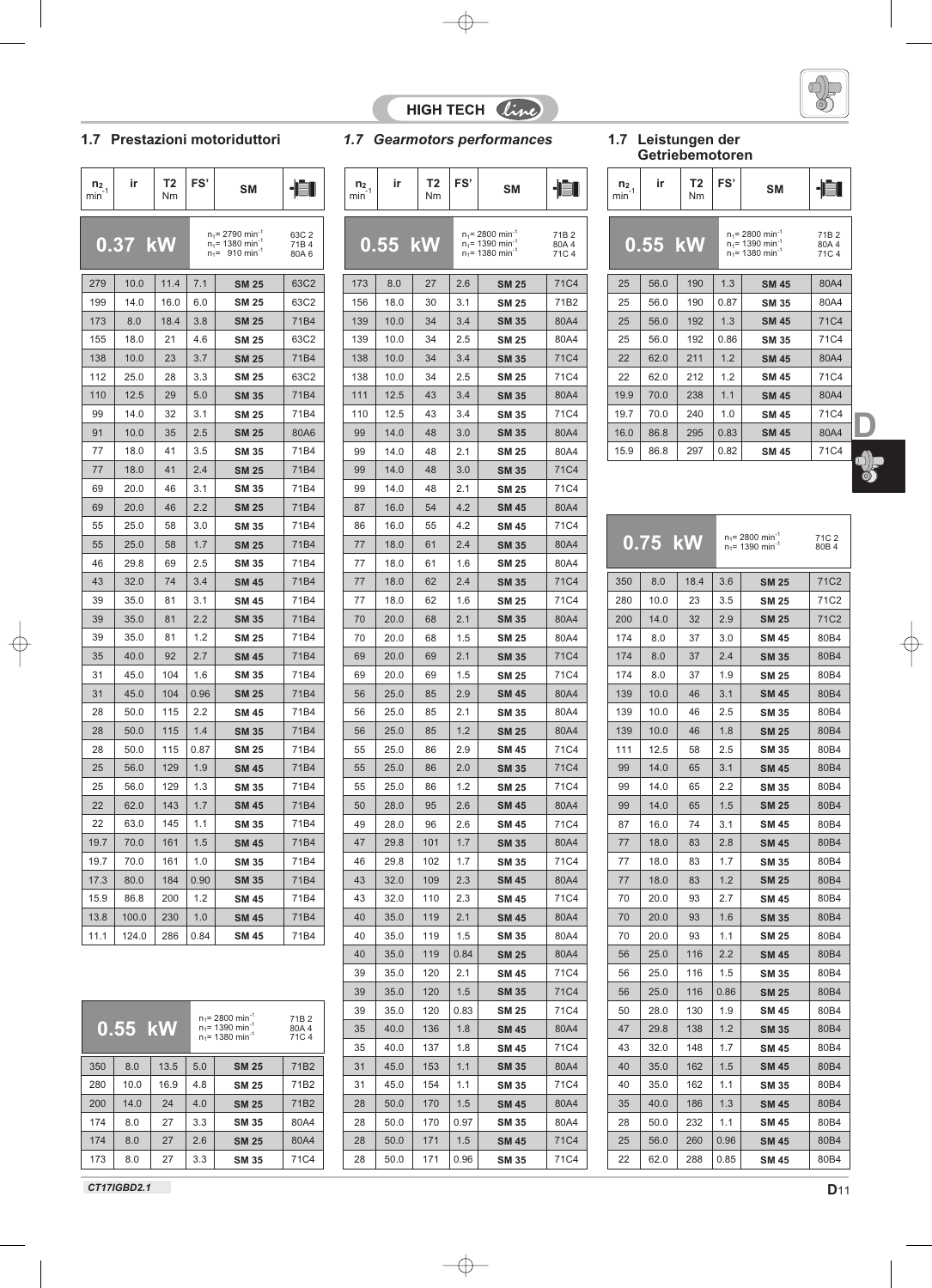

### **1.7 Prestazioni motoriduttori**

| $n_{2,1}$<br>min | ir        | Τ2<br>Nm | FS'  | SΜ                             |       | n <sub>2</sub><br>min |
|------------------|-----------|----------|------|--------------------------------|-------|-----------------------|
|                  | $0.88$ kW |          |      | $n_1$ = 1350 min <sup>-1</sup> | 80C 4 |                       |
| 169              | 8.0       | 45       | 2.5  | <b>SM 45</b>                   | 80C4  | 99                    |
| 169              | 8.0       | 45       | 2.0  | <b>SM 35</b>                   | 80C4  | 99                    |
| 169              | 8.0       | 45       | 1.6  | <b>SM 25</b>                   | 80C4  | 99                    |
| 135              | 10.0      | 56       | 2.6  | <b>SM 45</b>                   | 80C4  | 87                    |
| 135              | 10.0      | 56       | 2.1  | <b>SM 35</b>                   | 80C4  | 77                    |
| 135              | 10.0      | 56       | 1.5  | <b>SM 25</b>                   | 80C4  | 77                    |
| 108              | 12.5      | 70       | 2.1  | <b>SM 35</b>                   | 80C4  | 77                    |
| 96               | 14.0      | 78       | 2.5  | <b>SM 45</b>                   | 80C4  | 70                    |
| 96               | 14.0      | 78       | 1.8  | <b>SM 35</b>                   | 80C4  | 70                    |
| 96               | 14.0      | 78       | 1.3  | <b>SM 25</b>                   | 80C4  | 56                    |
| 84               | 16.0      | 90       | 2.6  | <b>SM 45</b>                   | 80C4  | 56                    |
| 75               | 18.0      | 101      | 2.3  | <b>SM 45</b>                   | 80C4  | 50                    |
| 75               | 18.0      | 101      | 1.4  | <b>SM 35</b>                   | 80C4  | 47                    |
| 75               | 18.0      | 101      | 0.99 | <b>SM 25</b>                   | 80C4  | 43                    |
| 68               | 20.0      | 112      | 2.2  | <b>SM 45</b>                   | 80C4  | 40                    |
| 68               | 20.0      | 112      | 1.3  | <b>SM 35</b>                   | 80C4  | 35                    |
| 68               | 20.0      | 112      | 0.89 | <b>SM 25</b>                   | 80C4  |                       |
| 54               | 25.0      | 140      | 1.8  | <b>SM 45</b>                   | 80C4  |                       |
| 54               | 25.0      | 140      | 1.2  | <b>SM 35</b>                   | 80C4  |                       |
| 48               | 28.0      | 157      | 1.6  | <b>SM 45</b>                   | 80C4  |                       |
| 45               | 29.8      | 167      | 1.0  | <b>SM 35</b>                   | 80C4  |                       |
| 42               | 32.0      | 179      | 1.4  | <b>SM 45</b>                   | 80C4  |                       |
| 39               | 35.0      | 196      | 1.3  | <b>SM 45</b>                   | 80C4  |                       |
| 39               | 35.0      | 196      | 0.89 | <b>SM 35</b>                   | 80C4  | 354                   |
| 34               | 40.0      | 224      | 1.1  | <b>SM 45</b>                   | 80C4  | 354                   |
| 27               | 50.0      | 280      | 0.89 | <b>SM 45</b>                   | 80C4  | 354                   |
| 24               | 56.0      | 314      | 0.80 | <b>SM 45</b>                   | 80C4  | 283<br>າວເ            |
|                  |           |          |      |                                |       |                       |

| $\frac{n_2}{\text{min}^{-1}}$ | ir       | T <sub>2</sub><br>Nm | FS'  | <b>SM</b>                                                        |                           | n <sub>2</sub><br>min |
|-------------------------------|----------|----------------------|------|------------------------------------------------------------------|---------------------------|-----------------------|
|                               | $1.1$ kW |                      |      | $n_1$ = 2830 min <sup>-1</sup><br>$n_1$ = 1390 min <sup>-1</sup> | 80B <sub>2</sub><br>80D 4 |                       |
| 99                            | 14.0     | 95                   | 2.1  | <b>SM 45</b>                                                     | 80D4                      | 5 <sub>C</sub>        |
| 99                            | 14.0     | 95                   | 1.5  | <b>SM 35</b>                                                     | 80D4                      | 44                    |
| 99                            | 14.0     | 95                   | 1.1  | <b>SM 25</b>                                                     | 80D4                      |                       |
| 87                            | 16.0     | 109                  | 2.1  | <b>SM 45</b>                                                     | 80 <sub>D</sub> 4         |                       |
| 77                            | 18.0     | 122                  | 1.9  | <b>SM 45</b>                                                     | 80D4                      |                       |
| 77                            | 18.0     | 122                  | 1.2  | <b>SM 35</b>                                                     | 80D4                      |                       |
| 77                            | 18.0     | 122                  | 0.82 | <b>SM 25</b>                                                     | 80D4                      |                       |
| 70                            | 20.0     | 136                  | 1.8  | <b>SM 45</b>                                                     | 80D4                      |                       |
| 70                            | 20.0     | 136                  | 1.1  | <b>SM 35</b>                                                     | 80D4                      | 34                    |
| 56                            | 25.0     | 170                  | 1.5  | <b>SM 45</b>                                                     | 80D4                      | 34                    |
| 56                            | 25.0     | 170                  | 1.0  | <b>SM 35</b>                                                     | 80D4                      | 34                    |
| 50                            | 28.0     | 190                  | 1.3  | <b>SM 45</b>                                                     | 80D4                      | 27                    |
| 47                            | 29.8     | 202                  | 0.84 | <b>SM 35</b>                                                     | 80D4                      | 27                    |
| 43                            | 32.0     | 218                  | 1.1  | <b>SM 45</b>                                                     | 80D4                      | 27                    |
| 40                            | 35.0     | 238                  | 1.1  | <b>SM 45</b>                                                     | 80D4                      | 22 <sub>2</sub>       |
| 35                            | 40.0     | 272                  | 0.92 | <b>SM 45</b>                                                     | 80D4                      | 10                    |

HIGH TECH Cine

|     | 1.5 kW |     |      | $n_1$ = 2830 min <sup>-1</sup><br>$n_1$ = 1400 min <sup>-1</sup> | 80C 2<br>90L 4 |
|-----|--------|-----|------|------------------------------------------------------------------|----------------|
| 354 | 8.0    | 36  | 2.7  | <b>SM 45</b>                                                     | 80C2           |
| 354 | 8.0    | 36  | 2.4  | <b>SM 35</b>                                                     | 80C2           |
| 354 | 8.0    | 36  | 1.8  | <b>SM 25</b>                                                     | 80C2           |
| 283 | 10.0   | 46  | 2.6  | <b>SM 45</b>                                                     | 80C2           |
| 283 | 10.0   | 46  | 2.4  | <b>SM 35</b>                                                     | 80C2           |
| 283 | 10.0   | 46  | 1.8  | <b>SM 25</b>                                                     | 80C2           |
| 226 | 12.5   | 57  | 2.4  | <b>SM 35</b>                                                     | 80C2           |
| 202 | 14.0   | 64  | 2.8  | <b>SM 45</b>                                                     | 80C2           |
| 202 | 14.0   | 64  | 2.2  | <b>SM 35</b>                                                     | 80C2           |
| 202 | 14.0   | 64  | 1.5  | SM 25                                                            | 80C2           |
| 175 | 8.0    | 74  | 1.5  | <b>SM 45</b>                                                     | 90L4           |
| 175 | 8.0    | 74  | 1.2  | <b>SM 35</b>                                                     | 90L4           |
| 175 | 8.0    | 74  | 0.95 | <b>SM 25</b>                                                     | 90L4           |
| 140 | 10.0   | 92  | 1.6  | <b>SM 45</b>                                                     | 90L4           |
| 140 | 10.0   | 92  | 1.2  | <b>SM 35</b>                                                     | 90L4           |
| 140 | 10.0   | 92  | 0.92 | <b>SM 25</b>                                                     | 90L4           |
| 112 | 12.5   | 115 | 1.3  | <b>SM 35</b>                                                     | 90L4           |
| 100 | 14.0   | 129 | 1.6  | <b>SM 45</b>                                                     | 90L4           |
| 100 | 14.0   | 129 | 1.1  | <b>SM 35</b>                                                     | 90L4           |
| 88  | 16.0   | 147 | 1.6  | <b>SM 45</b>                                                     | 90L4           |
| 78  | 18.0   | 166 | 1.4  | SM 45                                                            | 90L4           |
| 78  | 18.0   | 166 | 0.87 | <b>SM 35</b>                                                     | 90L4           |
| 70  | 20.0   | 184 | 1.4  | <b>SM 45</b>                                                     | 90L4           |
| 56  | 25.0   | 230 | 1.1  | <b>SM 45</b>                                                     | 90L4           |

#### *1.7 Gearmotors performances* **1.7 Leistungen der Getriebemotoren**

| n <sub>2</sub><br>$min-1$ | FS'<br>T <sub>2</sub><br>ir<br><b>SM</b><br>Nm |             |      |                                                                  |                |  |  |  |  |
|---------------------------|------------------------------------------------|-------------|------|------------------------------------------------------------------|----------------|--|--|--|--|
|                           | $1.5$ kW                                       |             |      | $n_1$ = 2830 min <sup>-1</sup><br>$n_1$ = 1400 min <sup>-1</sup> | 80C 2<br>90L 4 |  |  |  |  |
| 50                        | 28.0                                           | 258<br>0.97 |      | <b>SM 45</b>                                                     | 90L4           |  |  |  |  |
| 44                        | 32.0                                           | 295         | 0.85 | <b>SM 45</b>                                                     | 90L4           |  |  |  |  |

|     | 1.8 kW |     |      | $n_1$ = 2770 min <sup>-1</sup><br>80D <sub>2</sub><br>$n_1$ = 1400 min <sup>-1</sup><br>90LB 4 |                  |  |
|-----|--------|-----|------|------------------------------------------------------------------------------------------------|------------------|--|
| 346 | 8.0    | 45  | 2.2  | <b>SM 45</b>                                                                                   | 80D <sub>2</sub> |  |
| 346 | 8.0    | 45  | 1.9  | <b>SM 35</b>                                                                                   | 80D2             |  |
| 346 | 8.0    | 45  | 1.5  | <b>SM 25</b>                                                                                   | 80D <sub>2</sub> |  |
| 277 | 10.0   | 56  | 2.1  | <b>SM 45</b>                                                                                   | 80D2             |  |
| 277 | 10.0   | 56  | 2.0  | <b>SM 35</b>                                                                                   | 80D <sub>2</sub> |  |
| 277 | 10.0   | 56  | 1.5  | <b>SM 25</b>                                                                                   | 80D2             |  |
| 222 | 12.5   | 70  | 2.0  | <b>SM 35</b>                                                                                   | 80D <sub>2</sub> |  |
| 198 | 14.0   | 78  | 2.3  | <b>SM 45</b>                                                                                   | 80D2             |  |
| 198 | 14.0   | 78  | 1.8  | <b>SM 35</b>                                                                                   | 80D <sub>2</sub> |  |
| 198 | 14.0   | 78  | 1.2  | <b>SM 25</b>                                                                                   | 80D2             |  |
| 175 | 8.0    | 88  | 1.2  | <b>SM 45</b>                                                                                   | 90LB4            |  |
| 175 | 8.0    | 88  | 1.0  | <b>SM 35</b>                                                                                   | 90LB4            |  |
| 154 | 18.0   | 101 | 2.0  | <b>SM 45</b>                                                                                   | 80D2             |  |
| 154 | 18.0   | 101 | 1.4  | <b>SM 35</b>                                                                                   | 80D2             |  |
| 154 | 18.0   | 101 | 0.94 | <b>SM 25</b>                                                                                   | 80D <sub>2</sub> |  |
| 140 | 10.0   | 111 | 1.3  | <b>SM 45</b>                                                                                   | 90LB4            |  |
| 140 | 10.0   | 111 | 1.0  | <b>SM 35</b>                                                                                   | 90LB4            |  |
| 112 | 12.5   | 138 | 1.0  | <b>SM 35</b>                                                                                   | 90LB4            |  |
| 100 | 14.0   | 155 | 1.3  | <b>SM 45</b>                                                                                   | 90LB4            |  |
| 100 | 14.0   | 155 | 0.94 | <b>SM 35</b>                                                                                   | 90LB4            |  |
| 88  | 16.0   | 177 | 1.3  | <b>SM 45</b>                                                                                   | 90LB4            |  |
| 78  | 18.0   | 199 | 1.2  | <b>SM 45</b>                                                                                   | 90LB4            |  |
| 70  | 20.0   | 221 | 1.1  | <b>SM 45</b>                                                                                   | 90LB4            |  |
| 56  | 25.0   | 276 | 0.90 | <b>SM 45</b>                                                                                   | 90LB4            |  |
| 50  | 28.0   | 309 | 0.81 | <b>SM 45</b>                                                                                   | 90LB4            |  |

**1.1 kW** 

 $n_1$ = 2830 min<sup>-1</sup><br>n<sub>1</sub>= 1390 min<sup>-1</sup>

354 | 8.0 | 27 | 3.2 | **SM 35** | 80B2 354 8.0 27 2.5 **SM 25** 80B2  $283 | 10.0 | 33 | 3.3 | 5M 35 | 80B2$ 283 | 10.0 | 33 | 2.4 | **SM 25** | 80B2  $226$  | 12.5 | 42 | 3.3 | **SM 35** | 80B2 202 14.0 47 3.0 **SM 35** 80B2 202 | 14.0 | 47 | 2.0 | **SM 25** | 80B2 174 8.0 54 2.0 **SM 45** 80D4 174 8.0 54 1.7 **SM 35** 80D4 174 | 8.0 | 54 | 1.3 | **SM 25** | 80D4 139 | 10.0 | 68 | 2.1 | **SM 45** | 80D4 139 | 10.0 | 68 | 1.7 | **SM 35** | 80D4 139 | 10.0 | 68 | 1.2 | **SM 25** | 80D4 111 | 12.5 | 85 | 1.7 | **SM 35** | 80D4

80B 2<br>80D 4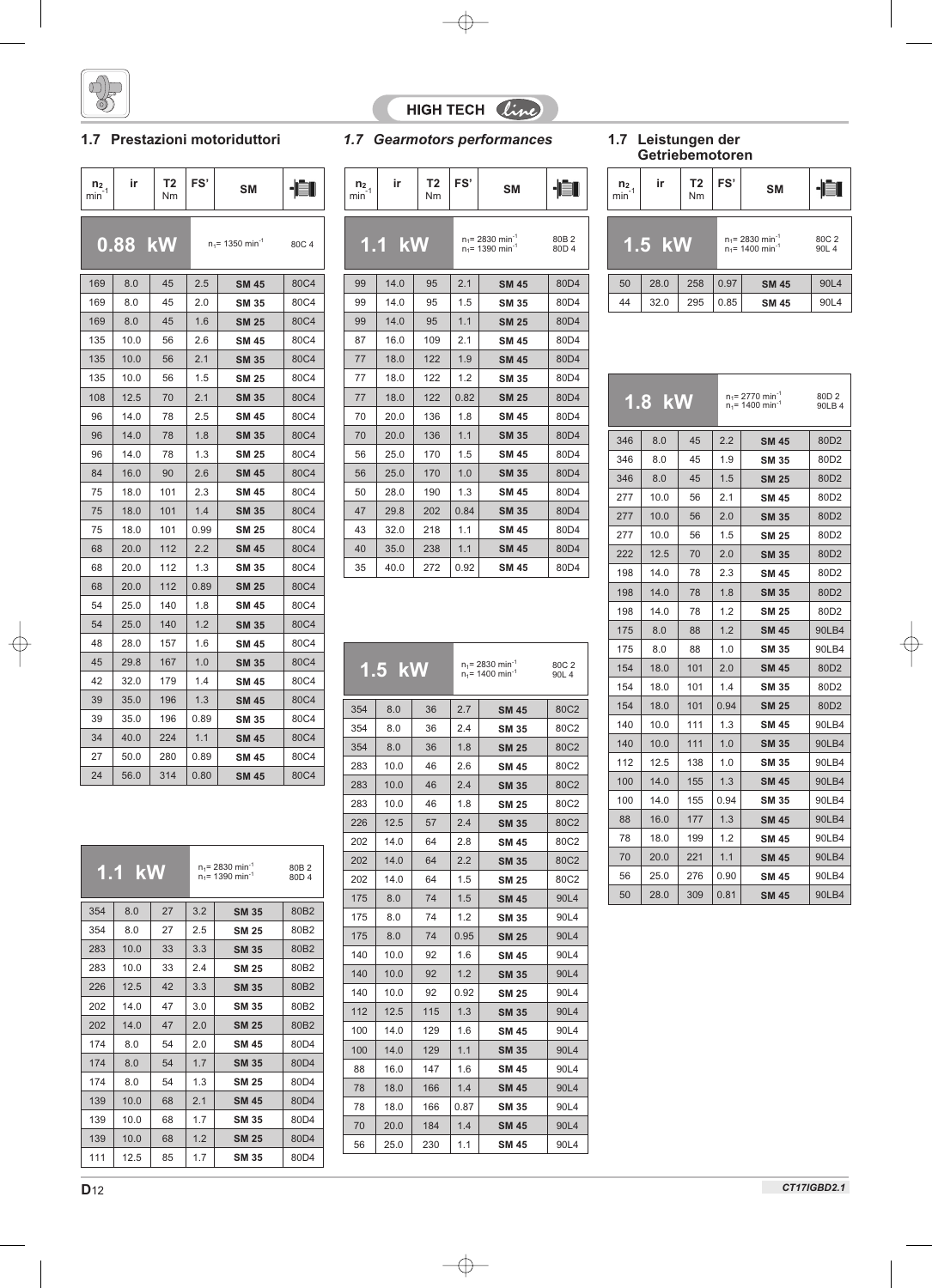

 $\frac{1}{3}$ 

# HIGH TECH *line*

### **1.7 Prestazioni motoriduttori**

| $\frac{n_2}{\text{min}^1}$ | ir | <b>T2</b><br>Nm | FS' | <b>SM</b> |  | n <sub>2</sub><br>min |
|----------------------------|----|-----------------|-----|-----------|--|-----------------------|
|                            |    |                 |     |           |  |                       |

|     | 2.2 kW |     |      | $n_1$ = 2840 min <sup>-1</sup><br>$n_1$ = 1410 min <sup>-1</sup><br>$n_1 = 940$ min <sup>-1</sup> | 90L 2<br>100A4<br>100LB 6 |
|-----|--------|-----|------|---------------------------------------------------------------------------------------------------|---------------------------|
| 355 | 8.0    | 53  | 1.9  | <b>SM 45</b>                                                                                      | 90L2                      |
| 355 | 8.0    | 53  | 1.6  | <b>SM 35</b>                                                                                      | 90L2                      |
| 355 | 8.0    | 53  | 1.3  | <b>SM 25</b>                                                                                      | 90L2                      |
| 284 | 10.0   | 67  | 1.8  | <b>SM 45</b>                                                                                      | 90L2                      |
| 284 | 10.0   | 67  | 1.6  | <b>SM 35</b>                                                                                      | 90L2                      |
| 284 | 10.0   | 67  | 1.2  | <b>SM 25</b>                                                                                      | 90L2                      |
| 227 | 12.5   | 83  | 1.7  | <b>SM 35</b>                                                                                      | 90L2                      |
| 203 | 14.0   | 93  | 1.9  | <b>SM 45</b>                                                                                      | 90L2                      |
| 203 | 14.0   | 93  | 1.5  | <b>SM 35</b>                                                                                      | 90L2                      |
| 203 | 14.0   | 93  | 1.0  | <b>SM 25</b>                                                                                      | 90L2                      |
| 176 | 8.0    | 107 | 1.0  | <b>SM 45</b>                                                                                      | 100A4                     |
| 142 | 20.0   | 133 | 1.0  | <b>SM 35</b>                                                                                      | 90L2                      |
| 141 | 10.0   | 134 | 1.1  | <b>SM 45</b>                                                                                      | 100A4                     |
| 101 | 14.0   | 188 | 1.1  | <b>SM 45</b>                                                                                      | 100A4                     |
| 95  | 29.8   | 198 | 0.82 | <b>SM 35</b>                                                                                      | 90L2                      |
| 88  | 16.0   | 215 | 1.1  | <b>SM 45</b>                                                                                      | 100A4                     |
| 78  | 18.0   | 241 | 0.95 | <b>SM 45</b>                                                                                      | 100A4                     |
| 71  | 20.0   | 268 | 0.93 | <b>SM 45</b>                                                                                      | 100A4                     |
| 67  | 14.0   | 282 | 0.80 | <b>SM 45</b>                                                                                      | 100BL6                    |

|  |  | 1.7 Gearmotors performances |  | 1.7 Leistungen der |  |
|--|--|-----------------------------|--|--------------------|--|
|--|--|-----------------------------|--|--------------------|--|

| $\frac{n_2}{\text{min}}$ | ir | T2<br>Nm | FS' | <b>SM</b> |  | n <sub>2</sub><br>min |
|--------------------------|----|----------|-----|-----------|--|-----------------------|
|                          |    |          |     |           |  |                       |

|     | 3 kW            |     |      | $n_1$ = 2840 min <sup>-1</sup><br>$n_1$ = 1420 min <sup>-1</sup> | 90LB 2<br>100LB 4 |
|-----|-----------------|-----|------|------------------------------------------------------------------|-------------------|
| 355 | 8.0             | 73  | 1.4  | <b>SM 45</b>                                                     | 90LB2             |
| 355 | 8.0             | 73  | 1.2  | SM 35                                                            | 90LB2             |
| 355 | 8 <sub>0</sub>  | 73  | O 92 | <b>SM 25</b>                                                     | 90LB2             |
| 284 | 10.0            | 91  | 1.3  | <b>SM 45</b>                                                     | 90LB2             |
| 284 | 10.0            | 91  | 1.2  | <b>SM 35</b>                                                     | 90LB2             |
| 284 | 10 O            | 91  | 0.89 | SM 25                                                            | 90LB2             |
| 227 | 12.5            | 113 | 1.2  | <b>SM 35</b>                                                     | 90LB2             |
| 203 | 14 <sub>0</sub> | 127 | 14   | <b>SM 45</b>                                                     | 90LB2             |
| 203 | 14 <sub>0</sub> | 127 | 1.1  | <b>SM 35</b>                                                     | 90LB2             |
| 178 | 160             | 145 | 1.3  | <b>SM 45</b>                                                     | 90LB2             |
| 158 | 18 <sub>0</sub> | 163 | 12   | <b>SM 45</b>                                                     | 90LB2             |
| 158 | 180             | 163 | 0.84 | SM 35                                                            | 90LB2             |
| 142 | 200             | 182 | 12   | <b>SM 45</b>                                                     | 90LB2             |
| 142 | 10 $\Omega$     | 182 | 0.80 | <b>SM 45</b>                                                     | 100 <sub>B4</sub> |
| 114 | 250             | 227 | 0.97 | <b>SM 45</b>                                                     | 90LB2             |
| 101 | 28.0            | 254 | 0.87 | SM 45                                                            | 90LB2             |

# **Getriebemotoren**

|  | n <sub>2</sub><br>min | ir | г.<br>Nm | FS' |  |  |
|--|-----------------------|----|----------|-----|--|--|
|--|-----------------------|----|----------|-----|--|--|

| 90LB 2<br>100LB 4 |     | 4 kW |     |      | $n_1$ = 2860 min <sup>-1</sup> | 100B <sub>2</sub> |  |
|-------------------|-----|------|-----|------|--------------------------------|-------------------|--|
| 90LB2             | 358 | 8.0  | 96  | 1.0  | <b>SM 45</b>                   | 100B2             |  |
| 00LB2             | 286 | 10.0 | 120 | 1.0  | <b>SM 45</b>                   | 100B2             |  |
| <b>90LB2</b>      | 204 | 14.0 | 168 | 1.1  | <b>SM 45</b>                   | 100B2             |  |
| 90LB2             | 179 | 16.0 | 192 | 1.0  | <b>SM 45</b>                   | 100B2             |  |
| <b>90LB2</b>      | 159 | 18.0 | 216 | 0.92 | <b>SM 45</b>                   | 100B2             |  |
| 90LB2             | 143 | 20.0 | 240 | 0.89 | <b>SM 45</b>                   | 100B2             |  |
|                   |     |      |     |      |                                |                   |  |

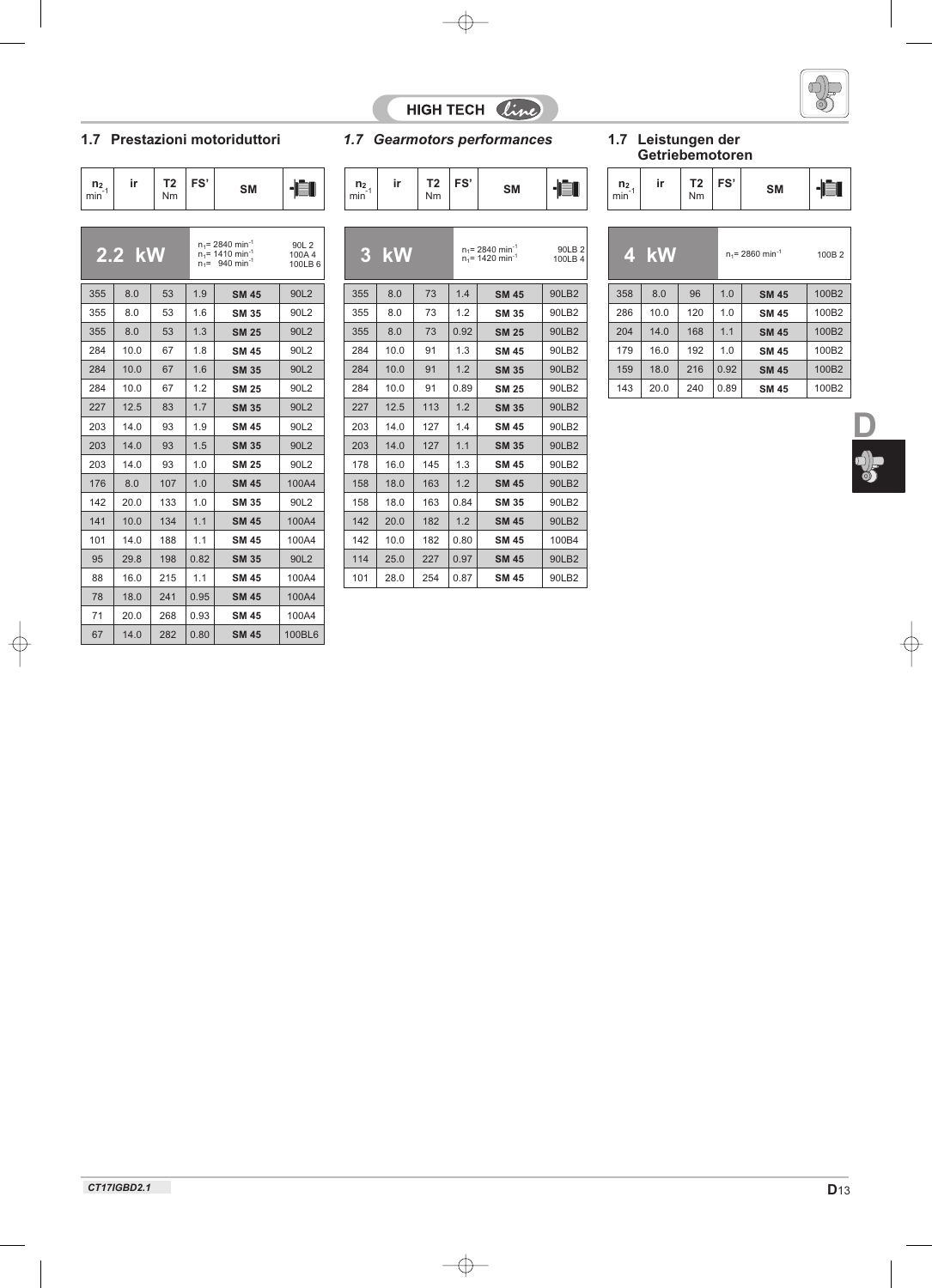

HIGH TECH Cine

**1.8 Dimensioni** *1.8 Dimensions* **1.8 Abmessungen**

# **SM 25 - 35 - 45 SM 25 - 35 - 45...F1...**





| ۰.<br>۰.<br>× |  |
|---------------|--|
|---------------|--|

| <b>SM</b> | A   | a   | a2 | В   | b    | b <sub>1</sub> | C    | D                         |   | h  | н     |     | N  | O   | Q    | S  | K           |
|-----------|-----|-----|----|-----|------|----------------|------|---------------------------|---|----|-------|-----|----|-----|------|----|-------------|
| 25        | 122 | 90  | 45 | 90  | 73.5 | 16,55          | 52.5 | 19<br>$(20^*)$<br>$(24*)$ | 9 | 65 | 107   | 90  | 65 | 122 | 25.5 | 8  | $100^{(1)}$ |
| 35        | 130 | 100 | 50 | 95  | 75   | 17.5           | 60   | 25<br>$(28*)$<br>$(30^*)$ | 9 | 70 | 123.5 | 100 | 70 | 130 | 28.5 | 8  | 122.5       |
| 45        | 165 | 120 | 60 | 110 | 90   | 19             | 70   | 30<br>$(25^*)$<br>(28*)   | 9 | 80 | 130   | 120 | 80 | 155 | 27.5 | 10 | 129.5 $(2)$ |

 $\frac{1}{2}$  Per il PAM 90 B5 e B14 contattare Ufficio Commerciale

<sup>(1)</sup> For PAM 90 B5 and B14, please contact Sales Department<br><sup>(1)</sup>Für PAM 90 B5 und B14 wenden Sie sich bitte an unsere Handelsabteilung

 $\frac{^{(2)}}{^{(2)}}$  Per il PAM 100-112 B14 contattare Ufficio Commerciale <sup>(2)</sup> For PAM 100-112 B14, please contact Sales Department<br><sup>(2)</sup> Für PAM 100-112 B14 wenden Sie sich bitte an unsere Handelsabteilung

\* A richiesta / *Upon Request* / Auf Anfrage

Tab. 2.8.2

| <b>SM</b> | 25             | 35             | 45             |
|-----------|----------------|----------------|----------------|
| Fp        | 100            | 110            | 120            |
| Gp        | 70             | 80             | 80             |
| Pp        | 50             | 55.5           | 65             |
| <b>Rp</b> | 85             | 95             | 100            |
| Up        | 2.5            | 2.5            | ◠              |
| Vp        | M <sub>8</sub> | M <sub>8</sub> | M <sub>8</sub> |

Tab. 2.8.3

|    | <b>SM</b>      | F   | Fq                       | G<br>(g6) | P     | $\mathsf{R}$ | U | $\mathsf{V}$ | Z  |
|----|----------------|-----|--------------------------|-----------|-------|--------------|---|--------------|----|
|    | F <sub>1</sub> | 175 | $\overline{\phantom{a}}$ | 115       | 78.5  | 150          |   | 11           | 11 |
| 25 | F <sub>2</sub> | 200 | $\overline{\phantom{a}}$ | 130       | 94.5  | 165          |   | 13           |    |
|    | F <sub>3</sub> | 160 | $\overline{\phantom{a}}$ | 110       | 74.5  | 130          | 5 | 10           |    |
|    | <b>FL</b>      | 180 | $\overline{\phantom{a}}$ | 115       | 108.5 | 150          |   | 11           |    |
|    | $*FA$          | 125 | 110                      | 70        | 96.5  | 85           |   | 8.5          | 9  |
| 35 | <b>FA</b>      | 180 | 142                      | 115       | 84.5  | 150          | 6 | 11           | 10 |
|    | <b>FB</b>      |     |                          |           | 114.5 |              |   |              |    |
|    | F <sub>1</sub> | 175 | $\overline{\phantom{a}}$ | 115       | 116   | 150          |   | 11           | 10 |
| 45 | F <sub>2</sub> | 175 | $\overline{\phantom{a}}$ | 115       | 85    | 150          | 5 |              |    |
|    | FL             | 200 |                          | 130       | 111   | 165          |   | 13           | 11 |

\* A richiesta / *Upon Request* / Auf Anfrage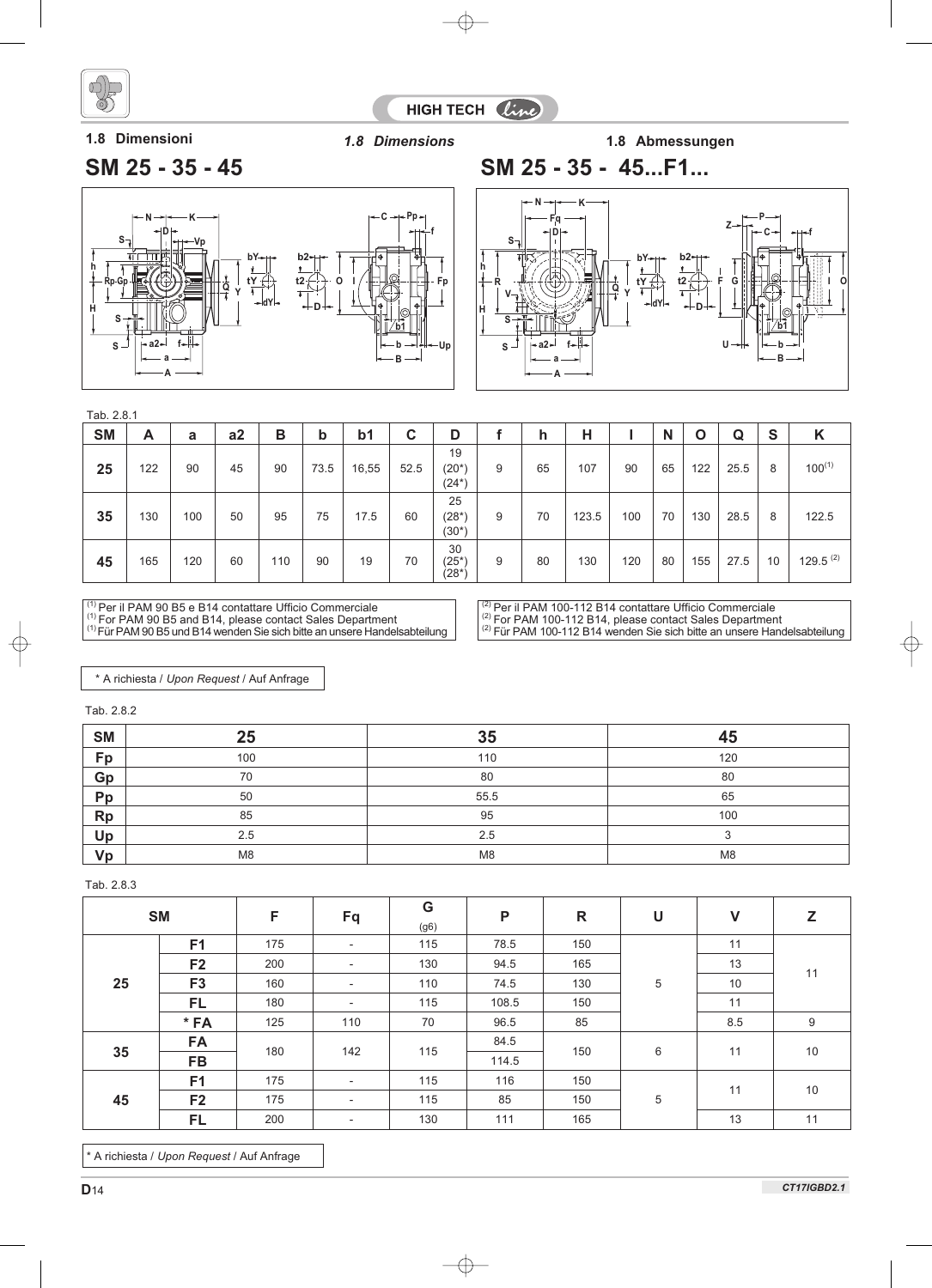

**Estremità d'albero uscita** *Output shaft end* **Ende der Abtriebswelle**





|    | Ø Albero<br>Ø Shaft<br>Ø Welle |      |      | Foro fil. testa<br>Tapped hole<br>Gewindebohrung Kopfi |   | Cava<br>Keyway<br><b>Nut</b> |      | Estremità d'albero<br>Shaft end<br>Wellenende |    | Linguetta<br>Key<br>Federkeil |
|----|--------------------------------|------|------|--------------------------------------------------------|---|------------------------------|------|-----------------------------------------------|----|-------------------------------|
|    |                                | C    | d    |                                                        | b | t1                           | t2   | R                                             | a  | bxhxl                         |
| 25 | 19 g <sub>6</sub>              | 52.5 | M 6  | 15                                                     | 6 | 3.5                          | 21.8 | 40                                            | 8  | 6X7X25                        |
| 35 | 25 <sub>g6</sub>               | 60   | M 8  | 22                                                     | 8 |                              | 28.3 | 60                                            | 10 | 8X7X40                        |
| 45 | 30 <sub>g6</sub>               | 70   | M 10 | 25                                                     |   |                              | 33.3 | 60                                            | 5  | 8X7X50                        |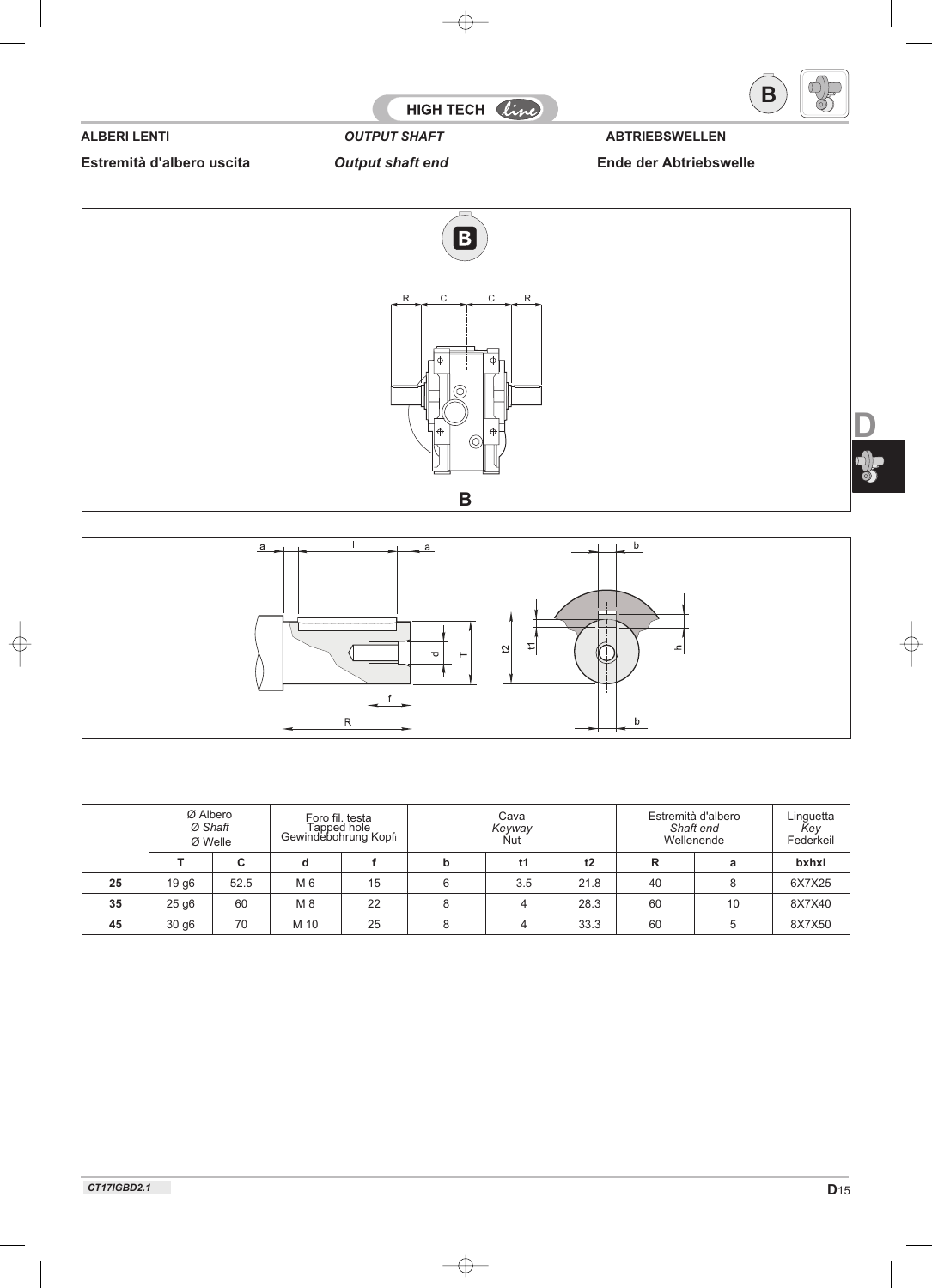



**OUTPUT SHAFT ABTRIEBSWELLEN** 

### **ALBERI LENTI**

Albero lento cavo





|         | 25                 | 35                     | 45                     |
|---------|--------------------|------------------------|------------------------|
|         | 52.5               | 60                     | 70                     |
| D<br>H7 | 19<br>(24)<br>(20) | 25<br>$(30)$<br>$(28)$ | 30<br>$(28)$<br>$(25)$ |
| m2      | 25.5               | 25.5                   | 30.5                   |

|    | d1<br>g <sub>6</sub> | m3 | Lm                 | m                       | н   | L<br>min | P                        | R  | Ra | <b>Rb</b> |
|----|----------------------|----|--------------------|-------------------------|-----|----------|--------------------------|----|----|-----------|
| 25 | 19<br>(24)<br>(20)   | 30 | 15<br>(25)<br>(15) | M 6<br>(M 8)<br>(M 6)   | 103 | 40       | 18.8<br>(23.8)<br>(19.8) | 30 |    |           |
| 35 | 25<br>(30)<br>(28)   | 30 | 25<br>(25)<br>(25) | M 8<br>(M 10)<br>(M 10) | 118 | 60       | 24.8<br>(29.8)<br>(27.8) | 40 |    |           |
| 45 | 30<br>(28)<br>(25)   | 35 | 25<br>(25)<br>(25) | M 10<br>(M 10)<br>(M 8) | 138 | 60       | 29.8<br>(27.8)<br>(24.8) | 40 |    |           |

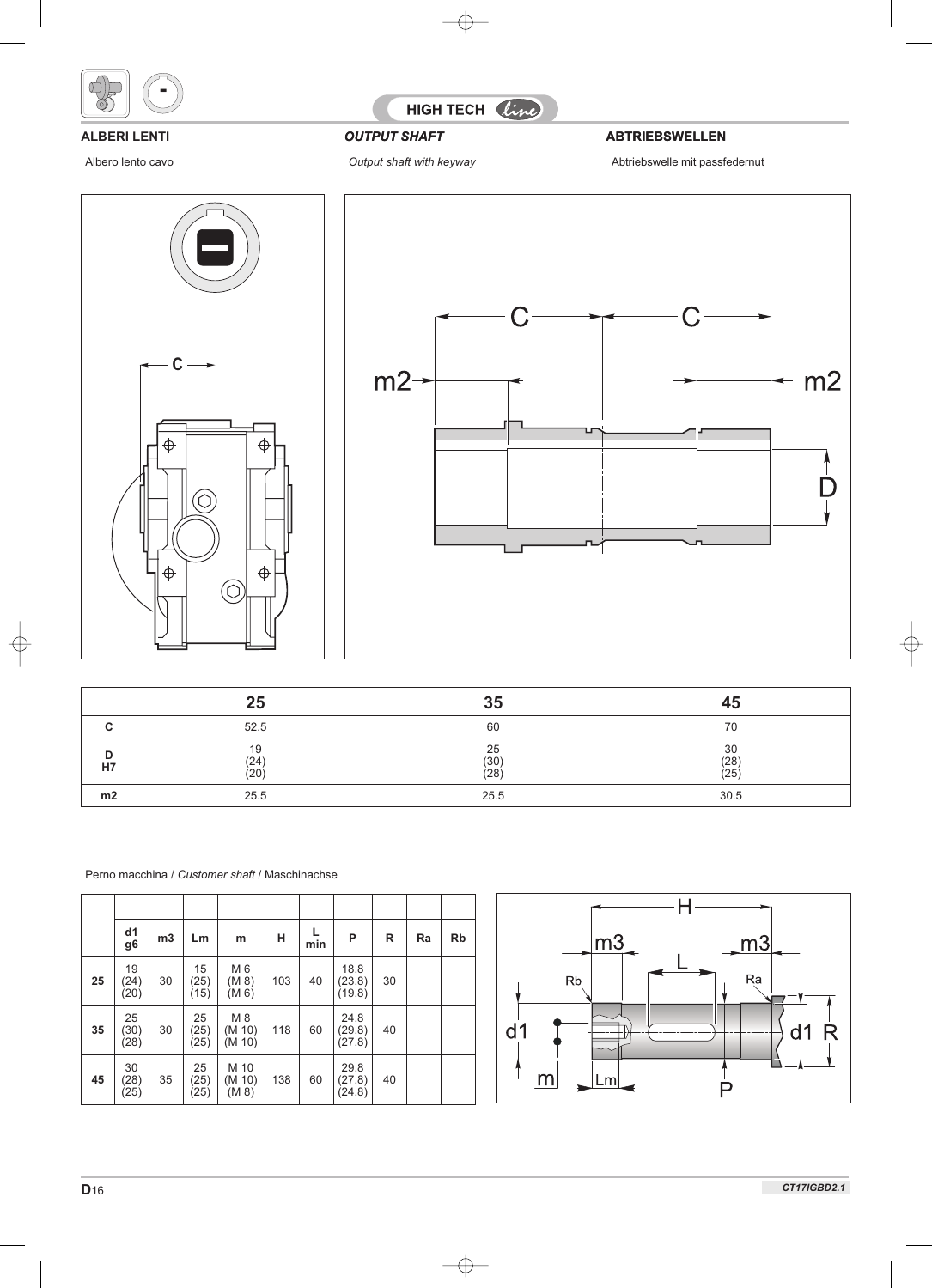

Albero con calettatore

# HIGH TECH line

## **ALBERI LENTI** *OUTPUT SHAFT* **ABTRIEBSWELLEN**

*Output shaft with shrink disc* Abtriebswelle mit schrumpfscheibe





|             | 25   | 35   | 45      |
|-------------|------|------|---------|
| C           | 52.5 | 60   | 70      |
| $_{\rm cc}$ | 74.5 | 85   | $\star$ |
| D<br>H7     | 19   | 25   | 30      |
| m1          | 35   | 40   | $\star$ |
| m2          | 25.5 | 25.5 | 30.5    |
| g           | 50   | 60   | 80      |
| Gg          | 3.5  | 3.5  |         |

Perno macchina / *Customer shaft* / Maschinachse

|    | d1<br>h <sub>6</sub> | н       | m3      | m4 | P    | R  | Ra | <b>Rb</b> |
|----|----------------------|---------|---------|----|------|----|----|-----------|
| 25 | 19                   | 127     | 40      | 30 | 18.8 | 30 |    |           |
| 35 | 25                   | 145     | 45      | 30 | 24.8 | 40 |    |           |
| 45 | 30                   | $\star$ | $\star$ | 35 | 34.8 | 43 |    |           |



\*Contattare il ns. servizio tecnico / *Contact our technical dept /* Wenden Sie sich an unseren technischen Service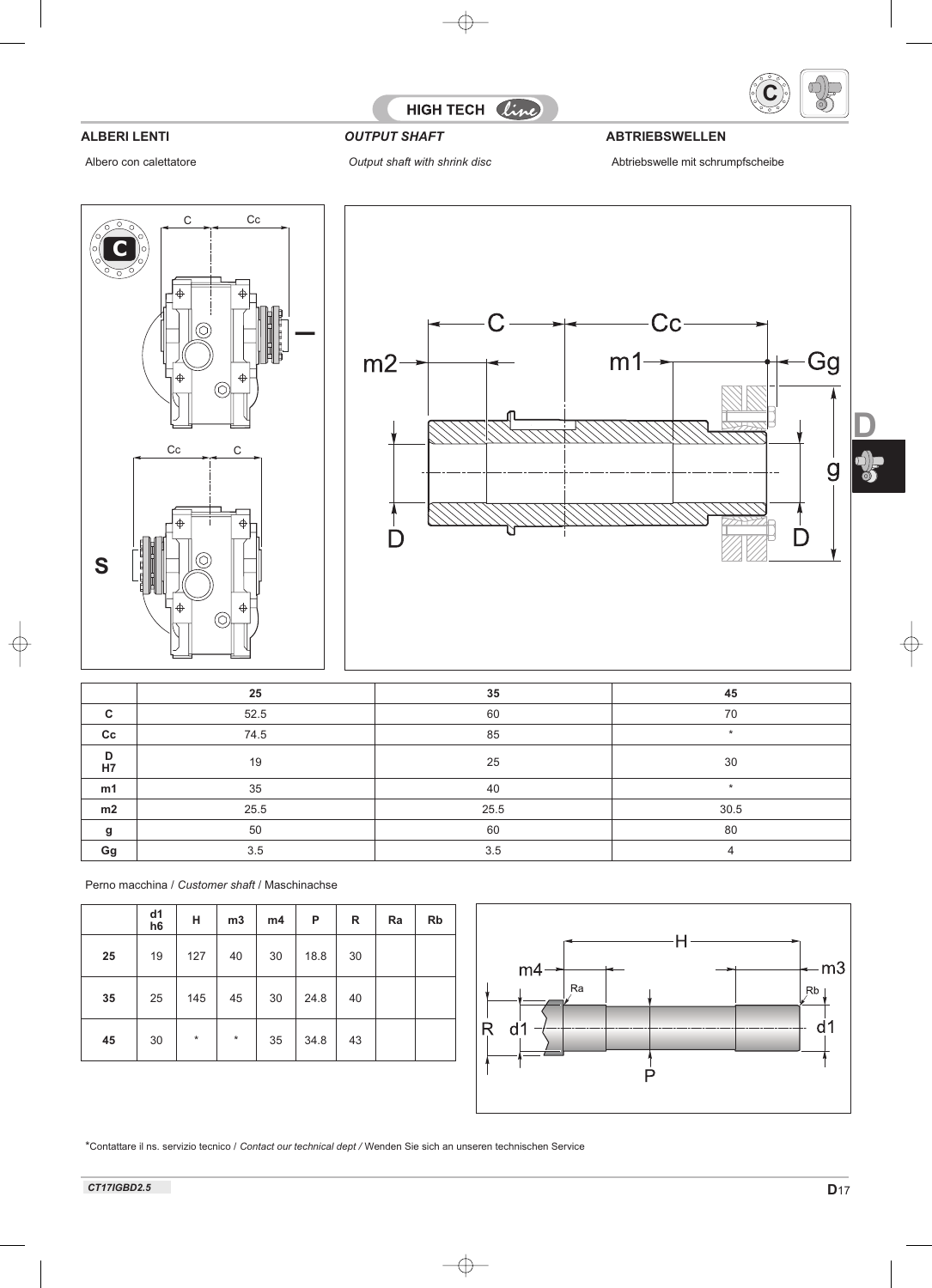

### **ALBERO LENTO SPORGENTE**

Tutti i riduttori sono forniti con albero lento cavo. A richiesta, possono essere forniti kit di montaggio per alberi sporgenti comprensivi di linguette, rondelle e viti di fissaggio. Le dimensioni delle linguette sono conformi alle norme UNI 6604-69.

### **1.9 Accessori 1.9 Zubehör** *1.9 Accessories*

*All gearboxes are supplied with hollow output shaft. On request there are available also assembly kits including output shafts, keys, washers and assembly screws. The dimensions of the keys are conform with UNI 6604-69.*

#### *SINGLE OUTPUT SHAFTS* **EINSEITIGE ABTRIEBSWELLEN**

Alle Getriebe werden mit Abtriebshohlwelle geliefert. Auf Anfrage sind auch Montagekits<br>inklusive Abtriebswellen. Paßfedern. Abtriebswellen, Unterlegscheiben und Montageschrauben erhältlich. Die Abmessungen der Paßfedern sind konform mit der UNI 6604-69.



|             | в  |      | ◡<br>g6 | m <sub>2</sub> | ┗  | L <sub>2</sub> | $-m$ |    |
|-------------|----|------|---------|----------------|----|----------------|------|----|
| $25^{\ast}$ | 10 | 52.5 | 19      | M 8            | 25 | 40             | 16   |    |
| $35*$       | 10 | 60   | 25      | M 8            | 40 | 60             | 20   | 10 |
| 45*         |    | 70   | 30      | M 10           | 50 | 60             | 25   |    |

\* ATTENZIONE

L'albero lento sporgente è fornito per essere installato sulla versione del riduttore<br>
con albero **CAVO** con diametro diametro **STANDARD**.

### \*ATTENTION

The output shaft is available only for standard hollow shaft diameter.

### Achtung:

Die Einseitige Abtriebswelle wird fuer die Montage bei Getrieben mit Standart Hohlwelle geliefert.

### **BRACCIO DI REAZIONE [T]** *TORQUE ARM [T]* **DREHMOMENTSTÜTZE [T]**

Per il fissaggio del riduttore mediante tirante, viene fornito in allegato l'apposito braccio di reazione.

Tab. 2.9.1



*If the gearbox shall be shaft mounted as an extra part there is also available a torque arm.*

Soll das Getriebe pendelnd gelagert werden, so ist als Zubehörteil auch eine Drehmomentstütze.

| S<br>SM | <b>BRACCIO DI REAZIONE [T]</b><br><b>TORQUE ARM [T]</b><br><b>DREHMOMENTSTÜTZE [T]</b><br>R<br>н<br>G<br>Pr<br>А<br>Ιv |    |    |   |   |      |    |  |  |
|---------|------------------------------------------------------------------------------------------------------------------------|----|----|---|---|------|----|--|--|
|         |                                                                                                                        |    |    |   |   |      |    |  |  |
| 25      | 100                                                                                                                    | 15 | 10 | 4 | 5 | 40.5 | 25 |  |  |
| $35*$   | 150                                                                                                                    | 20 | 10 | 6 | 5 | 48.5 | 25 |  |  |
| 45      | 150                                                                                                                    | 20 | 10 | 6 | 5 | 58   | 30 |  |  |

\* Solo Con Boccola in VKL / *With VKL bushing*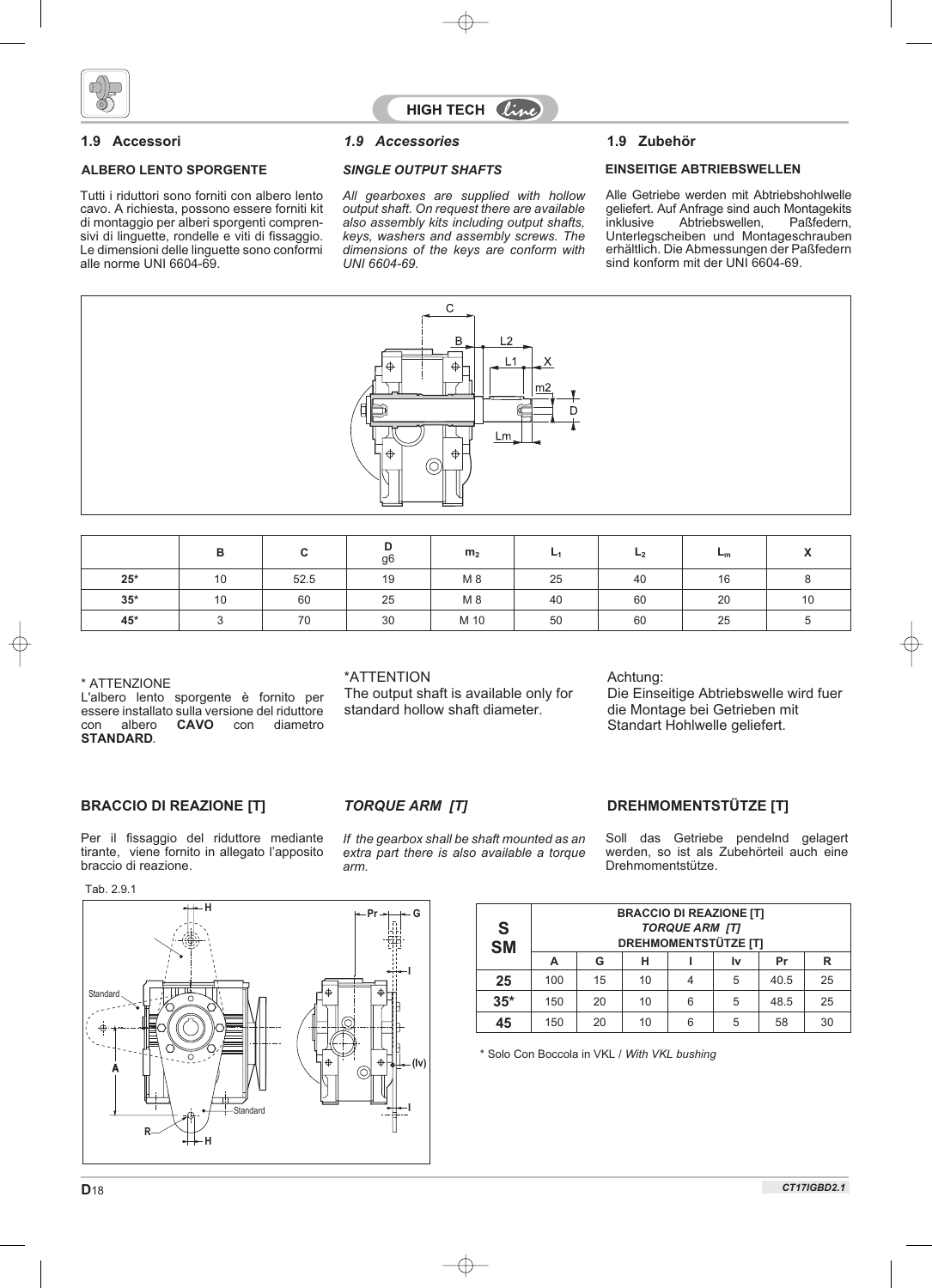



 $\frac{1}{3}$ 

 $\overline{1}$ 

## **1.10 Linguette** *1.10 Keys* **1.10 Paßfedern**

| <b>SR</b> |                |       |             |  |  |  |  |  |
|-----------|----------------|-------|-------------|--|--|--|--|--|
| d         | b <sub>1</sub> | $t_1$ |             |  |  |  |  |  |
| 9         | 3              | 10.2  |             |  |  |  |  |  |
| 11        | $\overline{4}$ | 12.5  |             |  |  |  |  |  |
| 14        | 5              | 16.0  | $+0.1$      |  |  |  |  |  |
| 16        | 5              | 18.0  | 0           |  |  |  |  |  |
| 18        | 6              | 20.5  |             |  |  |  |  |  |
| 19        | 6              | 21.5  |             |  |  |  |  |  |
| 24        | 8              | 27.0  |             |  |  |  |  |  |
| 25        | 8              | 28.0  |             |  |  |  |  |  |
| 28        | 8              | 31.0  |             |  |  |  |  |  |
| 30        | 8              | 33.0  |             |  |  |  |  |  |
| 32        | 10             | 35.0  |             |  |  |  |  |  |
| 35        | 10             | 38.0  |             |  |  |  |  |  |
| 38        | 10             | 41.0  | $+0.2$<br>0 |  |  |  |  |  |
| 42        | 12             | 45.0  |             |  |  |  |  |  |
| 45        | 14             | 48.5  |             |  |  |  |  |  |
| 48        | 14             | 51.5  |             |  |  |  |  |  |
| 50        | 14             | 53.5  |             |  |  |  |  |  |
| 55        | 16             | 59.0  |             |  |  |  |  |  |
| 65        | 18             | 69.0  |             |  |  |  |  |  |

| Albero Entrata - <i>Input Shaft</i> - Antriebswelle |
|-----------------------------------------------------|
|-----------------------------------------------------|

| <b>SM</b><br><b>PAM B5</b> |                     |    |                |      |             |  |  |  |
|----------------------------|---------------------|----|----------------|------|-------------|--|--|--|
| <b>PAM</b><br><b>B5</b>    | Y<br>dY<br>bY<br>tY |    |                |      |             |  |  |  |
| 56                         | 120                 | 9  | 3              | 10.4 |             |  |  |  |
| 63                         | 140                 | 11 | $\overline{4}$ | 12.8 | $+0.1$      |  |  |  |
| 71                         | 160                 | 14 | 5              | 16.3 | 0           |  |  |  |
| 80                         | 200                 | 19 | 6              | 21.8 |             |  |  |  |
| 90                         | 200                 | 24 | 8              | 27.3 |             |  |  |  |
| 100                        | 250                 | 28 | 8              | 31.3 |             |  |  |  |
| 112                        | 250                 | 28 | 8              | 31.3 |             |  |  |  |
| 132                        | 300                 | 38 | 10             | 41.3 | $+0.2$<br>0 |  |  |  |
| 160                        | 350                 | 42 | 12             | 45.3 |             |  |  |  |
| 180                        | 350                 | 48 | 14             | 51.8 |             |  |  |  |
| 200                        | 400                 | 55 | 16             | 59.3 |             |  |  |  |

| <b>SM</b><br><b>PAM B14</b> |                        |  |    |     |                          |
|-----------------------------|------------------------|--|----|-----|--------------------------|
|                             | bY<br>tY               |  | dY | Y   | <b>PAM</b><br><b>B14</b> |
|                             | 3<br>10.4              |  | 9  | 80  | 56                       |
| $+0.1$<br>0                 | $\overline{4}$<br>12.8 |  | 11 | 90  | 63                       |
|                             | 5<br>16.3              |  | 14 | 105 | 71                       |
|                             | 6<br>21.8              |  | 19 | 120 | 80                       |
|                             | 8<br>27.3              |  | 24 | 140 | 90                       |
| $+0.2$                      | 8<br>31.3              |  | 28 | 160 | 100                      |
| 0                           | 8<br>31.3              |  | 28 | 160 | 112                      |
|                             | 10<br>41.3             |  | 38 | 200 | 132                      |
|                             |                        |  |    |     |                          |

|  |  |  |  | Albero Uscita - Output Shaft - Abtriebswelle |  |
|--|--|--|--|----------------------------------------------|--|
|--|--|--|--|----------------------------------------------|--|

| Albero Forato / shaft with keyway<br><b>Hohlwelle mit Paßfedernut</b><br>S-SR-SM |                |                |              |  |
|----------------------------------------------------------------------------------|----------------|----------------|--------------|--|
| D                                                                                | b <sub>2</sub> | t <sub>2</sub> |              |  |
| 14                                                                               | 5              | 16.3           |              |  |
| 18                                                                               | 6              | 20.8           | $+ 0.1$<br>0 |  |
| 19                                                                               | 6              | 21.8           |              |  |
| 24                                                                               | 8              | 27.3           |              |  |
| 25                                                                               | 8              | 28.3           |              |  |
| 28                                                                               | 8              | 31.3           |              |  |
| 30                                                                               | 8              | 33.3           |              |  |
| 32                                                                               | 10             | 35.3           |              |  |
| 35                                                                               | 10             | 38.3           |              |  |
| 42                                                                               | 12             | 45.3           | $+0.2$<br>0  |  |
| 45                                                                               | 14             | 48.8           |              |  |
| 48                                                                               | 14             | 51.8           |              |  |
| 50                                                                               | 14             | 53.8           |              |  |
| 55                                                                               | 16             | 59.3           |              |  |
| 65                                                                               | 18             | 69.4           |              |  |

| Albero Pieno / Solid shaft / Vollwelle<br>$S - SR - SM$ |                |                |             |  |
|---------------------------------------------------------|----------------|----------------|-------------|--|
| d <sub>2</sub>                                          | b <sub>2</sub> | t <sub>2</sub> |             |  |
| 9                                                       | 3              | 10.2           |             |  |
| 11                                                      | 4              | 12.5           |             |  |
| 14                                                      | 5              | 16.0           | $+0.1$      |  |
| 16                                                      | 5              | 18.0           | 0           |  |
| 18                                                      | 6              | 20.5           |             |  |
| 19                                                      | 6              | 21.5           |             |  |
| 24                                                      | 8              | 27.0           |             |  |
| 25                                                      | 8              | 28.0           |             |  |
| 28                                                      | 8              | 31.0           |             |  |
| 30                                                      | 8              | 33.0           |             |  |
| 32                                                      | 10             | 35.0           |             |  |
| 35                                                      | 10             | 38.0           |             |  |
| 38                                                      | 10             | 41.0           | $+0.2$<br>0 |  |
| 42                                                      | 12             | 45.0           |             |  |
| 45                                                      | 14             | 48.5           |             |  |
| 48                                                      | 14             | 51.5           |             |  |
| 50                                                      | 14             | 53.5           |             |  |
| 55                                                      | 16             | 59.0           |             |  |
| 65                                                      | 18             | 69.0           |             |  |